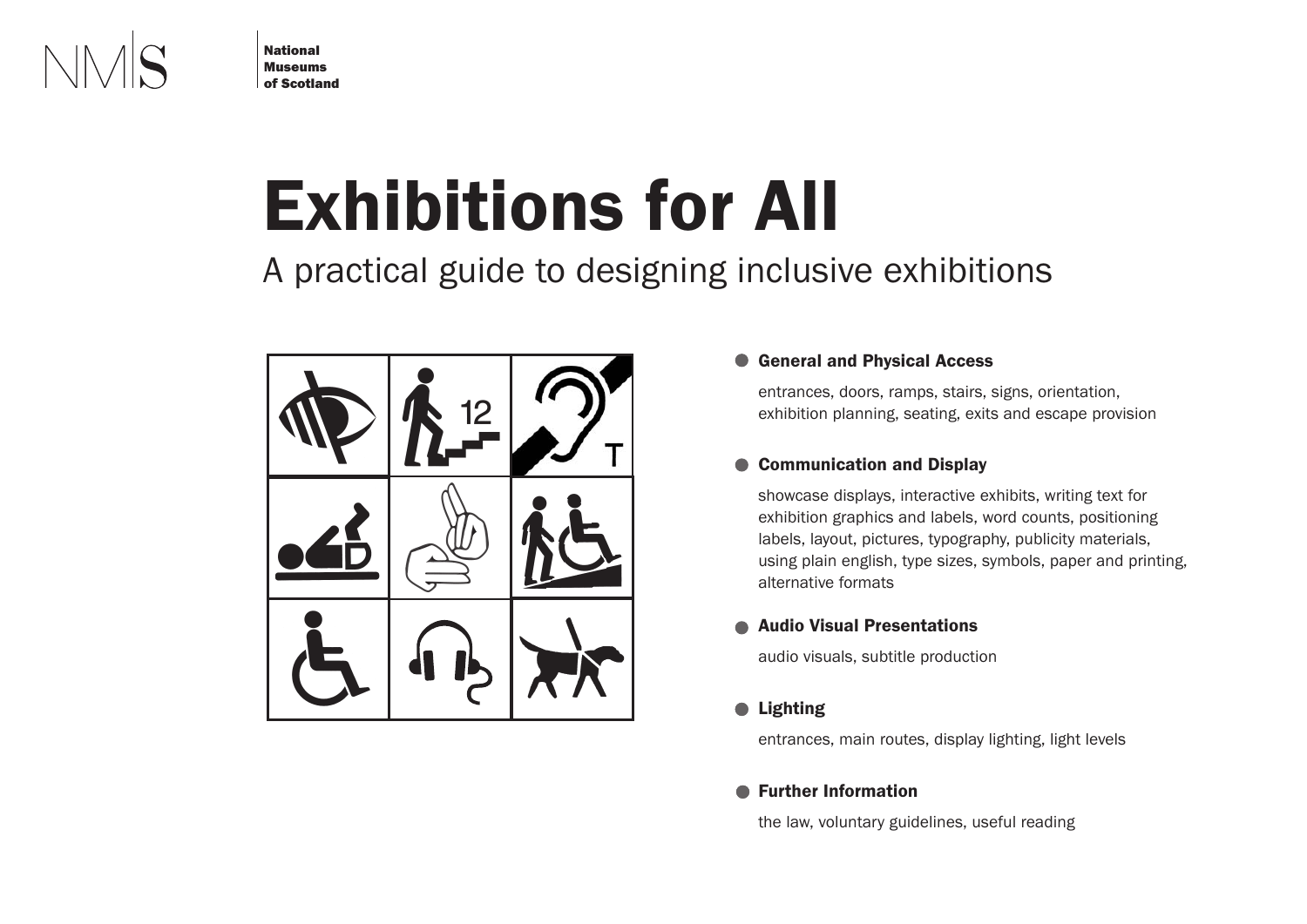**This guide will help exhibition planners, particularly designers, provide physical, sensory and intellectual access to exhibitions in museums and galleries. It is written mainly with disabled people in mind and so takes into account the legal requirements of the Building Regulations and the Disability Discrimination Act. However it also embraces the concept of Inclusive or Universal Design: design that attempts to meet the variety of needs of all its users.**

# **NMS Publishing Ltd, Edinburgh 2002**

Published by NMS Publishing Ltd © Trustees of the National Museums of Scotland 2002

No part of this publication may be reproduced, stored in a retrieval system or transmitted, in any form or by any means, electronic, mechanical, photocopying, recording or otherwise, without the prior permission of the publisher.

British Library Cataloguing in Publication Data A catalogue record of this book is available from the British Library

# ISBN 1 901663 00 0

Designed and printed in Scotland by NMS Design Office

Copies of this publication are also available in large print, on request, from:

NMS Publishing Ltd Chambers Street Edinburgh EH1 1JF

Telephone (+44) (0)131 247 4026 Fax  $(+44)$  (0)131 247 4012

e-mail publishing@nms.ac.uk

web site www.nms.ac.uk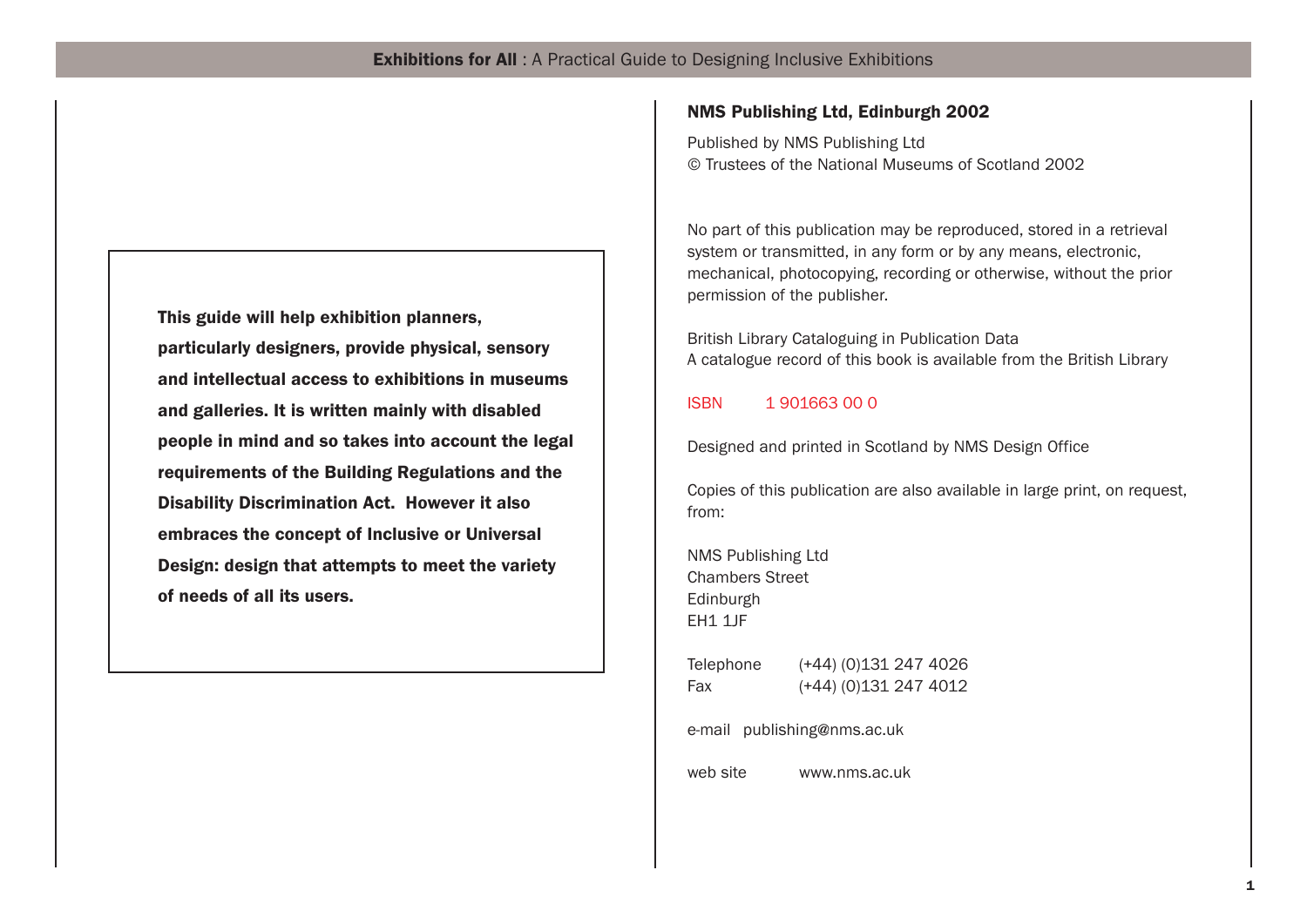

**National Museums of Scotland**

# **Exhibitions for All**

A practical guide to designing inclusive exhibitions

**This guide will help exhibition planners, particularly designers, provide physical, sensory and intellectual access to exhibitions in museums and galleries. It is written mainly with disabled people in mind and so takes into account the legal requirements of the Building Regulations and the Disability Discrimination Act. However it also embraces the concept of Inclusive or Universal Design: design that attempts to meet the variety of needs of all its users.**

Designed and printed in Scotland by:

### **NMS Design Office**

Department of Technical Services Chambers Street Edinburgh EH1 1JF

Telephone (+44) (0)131 247 4026 Fax  $(+44)$  (0)131 247 4012 web site: www.nms.ac.uk

© Trustees of the National Museums of Scotland 2002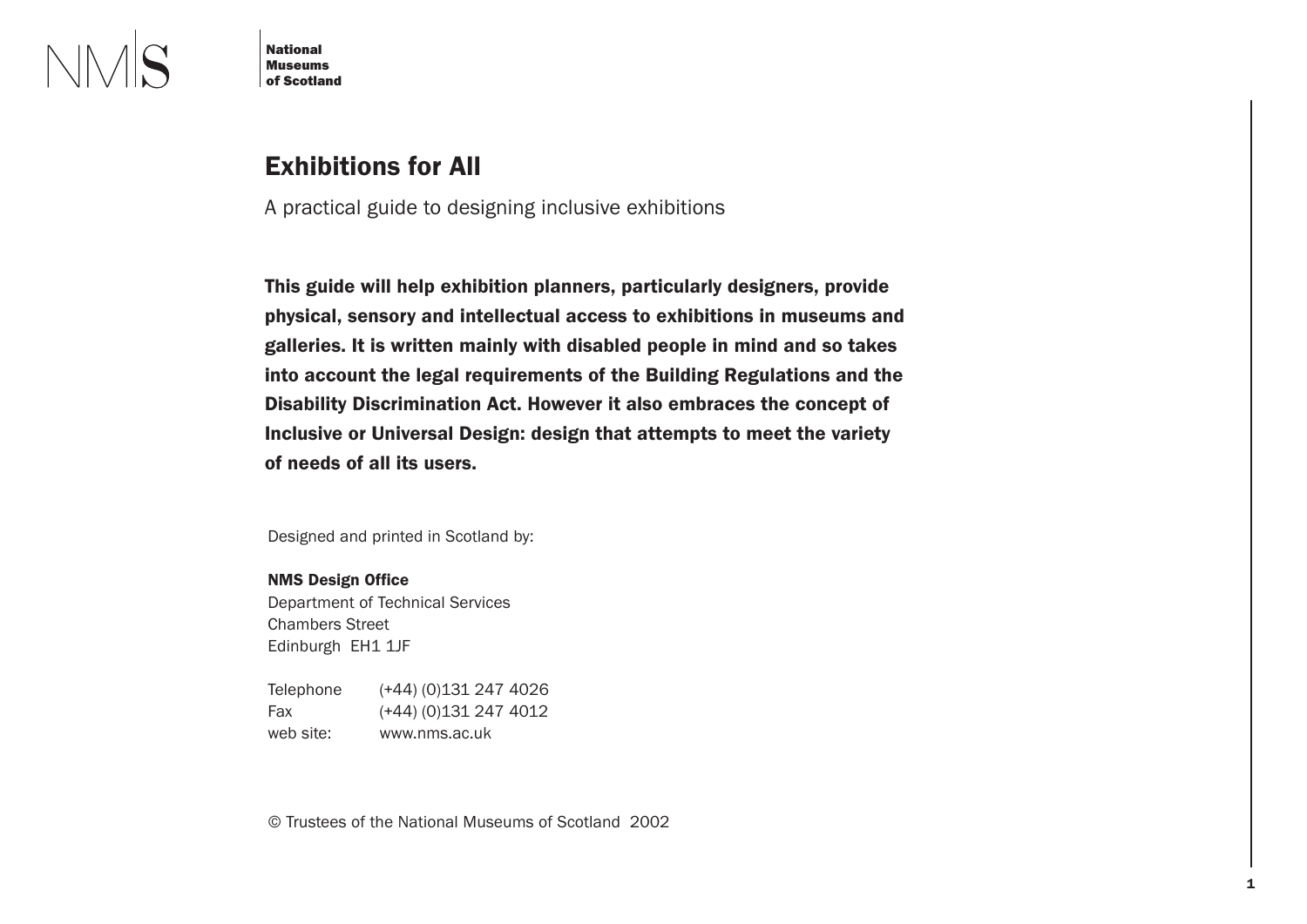# **Acknowledgments**

The first edition of this guide was compiled and illustrated by Gail Nolan, in 1997, at the the National Museums of Scotland.

This edition has been revised by James Mackay, NMS Technical Services Department, Design Section and Christine Thompson, NMS Education Section.

**The NMS is grateful for the encouragement and advice received from the following organisations during the compilation of this guide:**

Centre for Accessible Environments

Resource: The Council for Museums, Archives and Libraries

The Scottish Arts Council

The Arts Council of England

The Royal National Institute for the Blind

The Royal National Institute for Deaf People

The RNIB/GDBA Joint Mobility Unit, Scotland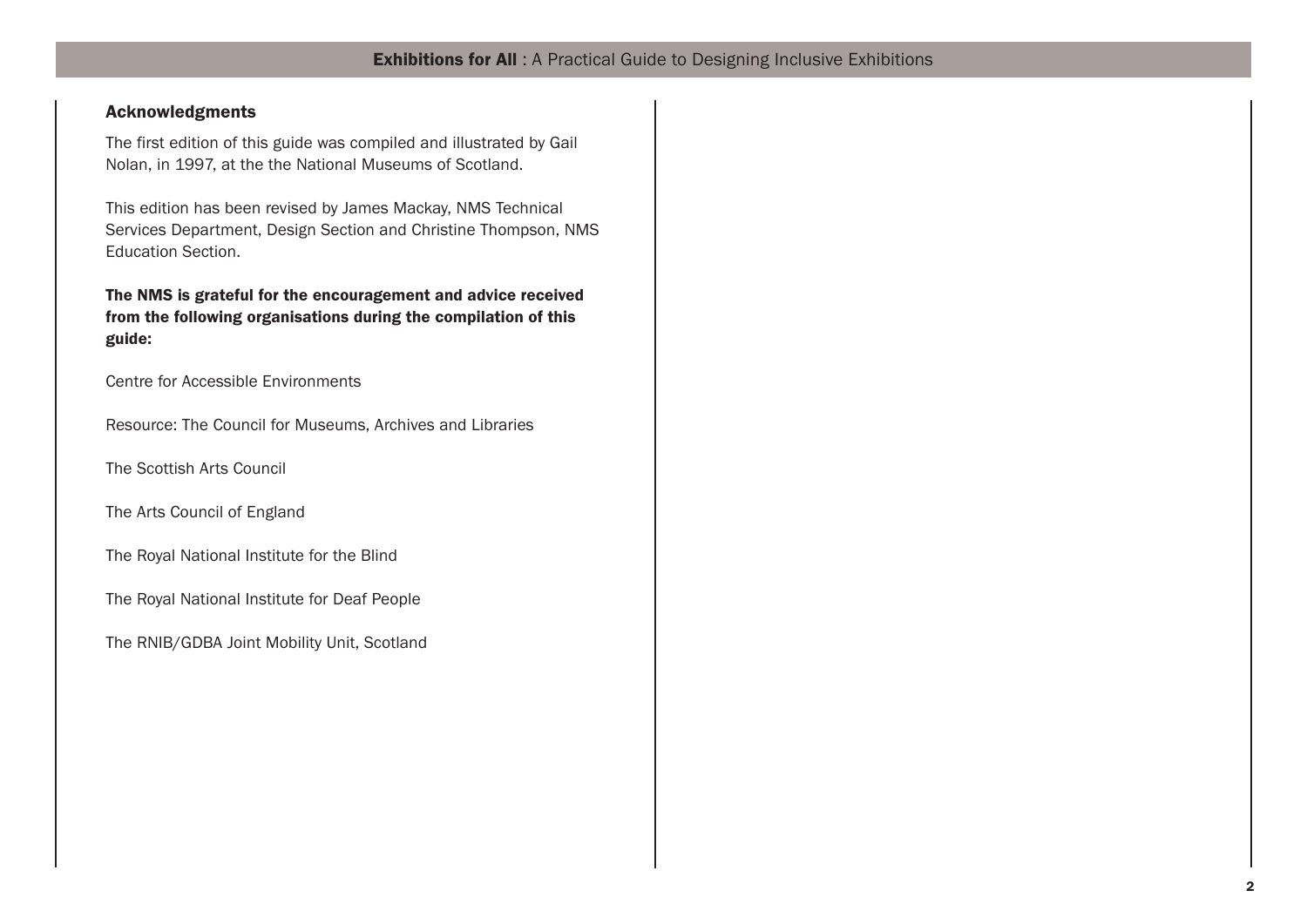|                                        | <b>Acknowledgments</b> page 2                                                                                                                            |
|----------------------------------------|----------------------------------------------------------------------------------------------------------------------------------------------------------|
|                                        | <b>Introduction</b> page 4                                                                                                                               |
| <b>Section 1</b>                       | General and Physical Access page 5                                                                                                                       |
| 1.1<br>1.2<br>1.3<br>1.4<br>1.5<br>1.6 | entrances and doors<br>ramps, stairs and lifts<br>signage and orientation<br>exhibition planning<br>exits and escape provision<br>seating and rest areas |
| <b>Section 2</b>                       | <b>Display and Communication page 12</b>                                                                                                                 |
| 2.1                                    | showcase and object displays                                                                                                                             |
| 2.2                                    | interactive displays                                                                                                                                     |
| 2.3                                    | exhibition graphics and labels: writing text                                                                                                             |
| 2.4                                    | exhibition graphics and labels; word counts                                                                                                              |
| 2.5                                    | exhibition graphics and labels: positioning                                                                                                              |
| 2.6                                    | exhibition graphics and labels: layout                                                                                                                   |
| 2.7                                    | exhibition graphics and labels: pictorial information                                                                                                    |
| 2.8                                    | alternative formats of labels                                                                                                                            |
| 2.9                                    | typography and layout: general principles                                                                                                                |
| 2.10                                   | printed / publicity material                                                                                                                             |
| 2.11                                   | language                                                                                                                                                 |
| 2.12                                   | using plain English                                                                                                                                      |
| 2.13                                   | print sizes for publicity material                                                                                                                       |
| 2.14                                   | images                                                                                                                                                   |
| 2.15                                   | use of symbols                                                                                                                                           |
| 2.16                                   | paper and printing                                                                                                                                       |
| 2.17                                   | alternative formats                                                                                                                                      |

| <b>Section 3</b>                | <b>Audio Visuals and Subtitles</b> page 26                                                                                                                                                     |
|---------------------------------|------------------------------------------------------------------------------------------------------------------------------------------------------------------------------------------------|
| 3.1<br>3.2<br>3.3<br>3.4<br>3.5 | audio visual elements and subtitles<br>production and appearance of subtitles<br>presentations without subtitles<br>silent presentations / presentations with music<br>other AV considerations |
| <b>Section 4</b>                | Lighting page 28                                                                                                                                                                               |
| 4.1<br>4.2<br>4.3<br>4.4<br>4.5 | lighting entrances and main routes<br>display lighting<br>lighting maintenance<br>light levels<br>light colour / quality                                                                       |
| <b>Section 5</b>                | <b>Further information</b> page 30                                                                                                                                                             |
| 5.1<br>5.2<br>5.3<br>5.4        | statutory obligations<br>voluntary guidelines<br>useful addresses<br>useful reading                                                                                                            |
|                                 | <b>Appendix:</b> Disability facts and figures<br>page 32                                                                                                                                       |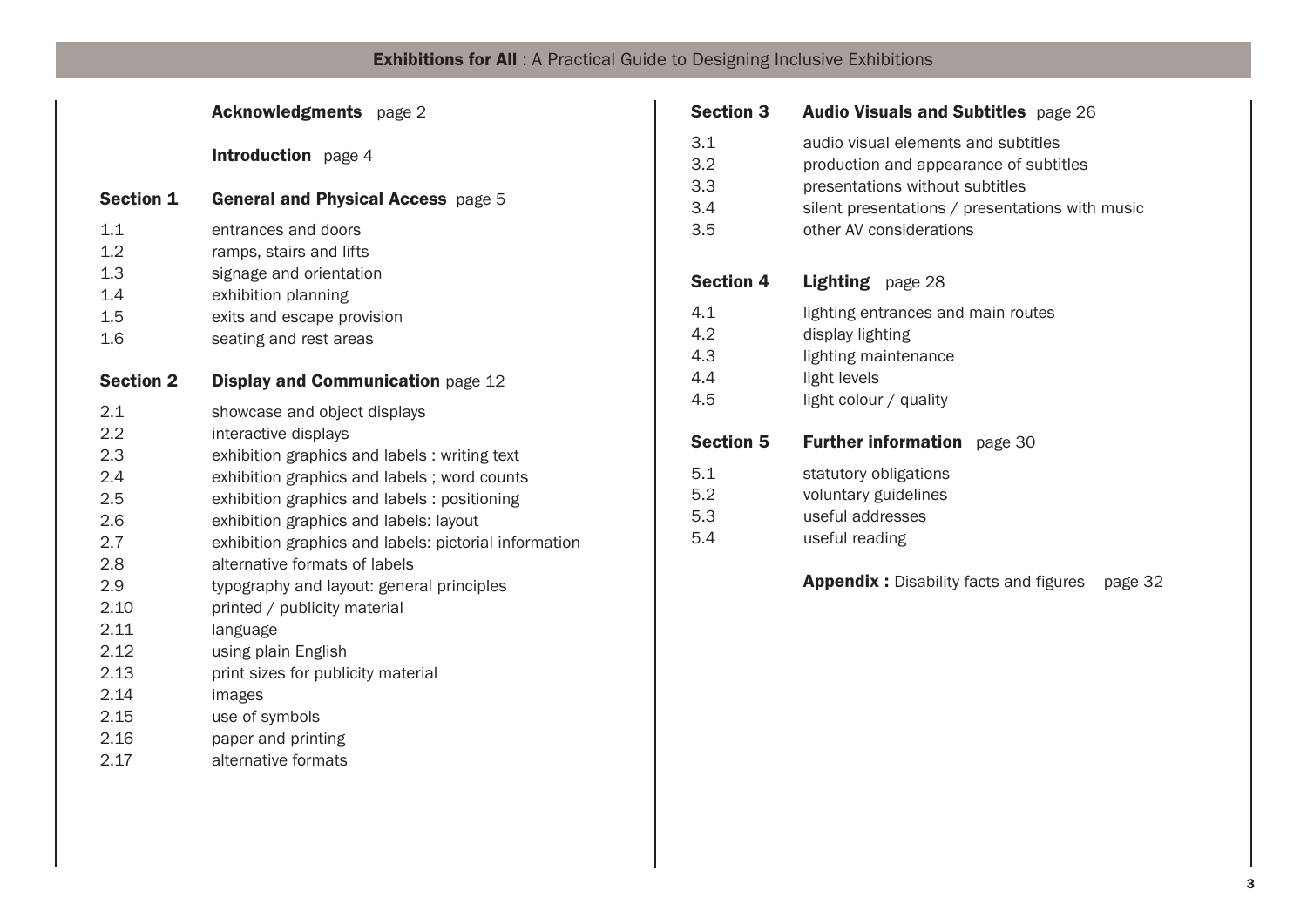# **Exhibition design and access**

When planning and designing an exhibition, the exhibition team must address the statutory access requirements for people with disabilities. These are detailed in the respective Building Regulations for Scotland, England and Wales, and Northern Ireland, and in other relevant standards (see page 29). However these requirements provide a minimum standard for physical access only.

The passing of the Disability Discrimination Act in 1995 gave disabled people more rights in several areas, including access to services. As a result, museums and galleries, as service-providers, now have to take reasonable steps to make their exhibitions reasonably easy for disabled people to use.

Making exhibitions accessible need not be difficult or expensive as long as exhibition planners and designers bear the requirements of disabled people in mind from the start of the project. Their guiding principle should be that of Inclusive or Universal Design. This is an approach to design that sets out to include as many people as possible throughout their life.

There are many sources of advice on inclusive design. This publication draws them together and applies them to the specific problems of exhibition access and interpretation.

# **The Disability Discrimination Act (DDA) and disability**

The DDA is being implemented in several stages. Since 1999 service providers (such as museums) have had to amend policies, practices and procedures that make it impossible or unreasonably difficult for disabled people to use their services. They should also provide auxiliary aids and services to allow disabled people access to their services.

The legal definition of disability is "a physical or mental impairment which has a substantial and long-term adverse effect on a person's ability to carry out normal day-to-day activities". However most disabled people prefer the "social model" of disability that holds that disability results from barriers created by society. It is supported by the Government, and by Resource, and should be adopted by museums.

# **Access for all: the concept of Inclusive or Universal Design**

Providing access for disabled people should be seen as an opportunity to provide better access for all. An exhibition that displays objects too high for wheelchair users to see disables them - and children. Information in small print disables visually impaired people - and most senior citizens. Information only in print disables people who prefer to learn through listening or touching. By considering the variety of needs that their visitors have, and designing exhibitions to suit, museums will provide a better experience not only for disabled people, but for all. This is the basis of the concept of Universal Design.

# **A sympathetic approach**

It will not be possible to design an exhibition that is completely accessible to all people in every way. However an understanding of the needs of disabled people will help designers to avoid creating unnecessary barriers to access and communication in their exhibitions.

The practical measures in this guide should not be treated as obstacles, or additions to be 'stuck on' at the end of the creative process. Instead, designers are encouraged to embrace the spirit of access and incorporate the necessary design solutions into the overall design from the outset.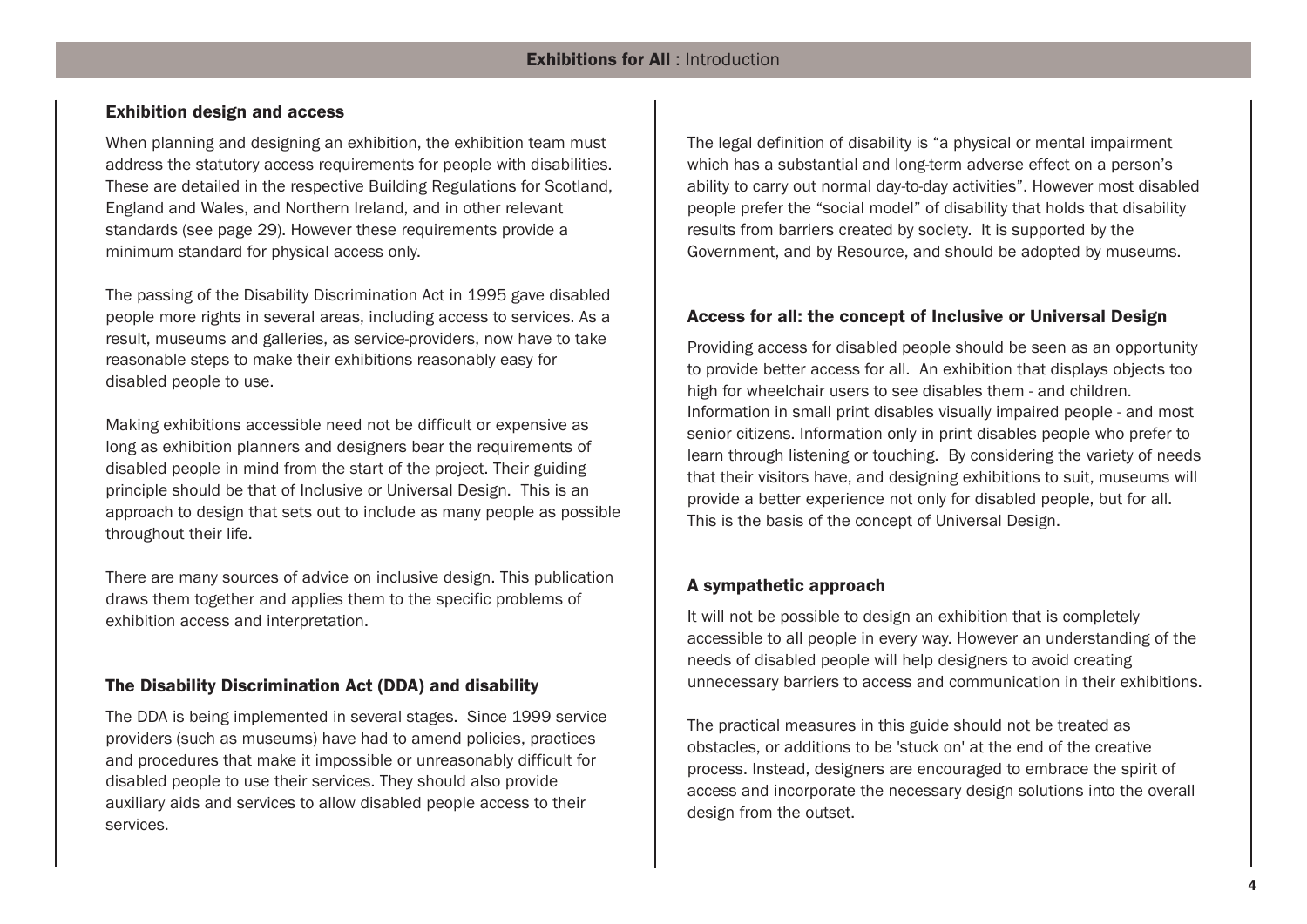# **1.1 Entrances and doors**

Level access should be maintained at all entrances and exits, with a clear approach and good circulation space either side of the doors (minimum of  $1500$ mm<sup>2</sup> at each door). Keep gallery doors open on magnetic closers, or provide a call button where environmental controls prevent this.

The entrance should be welcoming, clearly visible and well signed. The entrance should also be easily identifiable by contrasting it with the surrounding structure - use colour, tone and a change of material.

A bright 'visibility band' or logo should be provided on all glazed doors, between 900 - 1500mm from finished floor level (FFL). Alternatively, use a combination of a 150mm wide band between 850 - 1000mm and a logo at eye level (1400 - 1600mm). The band/logo should be visible from both sides.

Provide a glazed vision panel in solid doors 900 - 1500mm from FFL.

Clear operating instructions (push/pull etc) should be incorporated into the door design, with either push plates or lever handles for ease of use. Incorporate a kick plate at ground level which is 400mm high. Ensure all ironmongery is positioned consistently and contrasts with the door finish.

# **1.1 Entrances and doors**

Single doors should be a minimum of 800mm wide, but preferably 1200mm, and double doors should be a minimum of 1600mm wide.



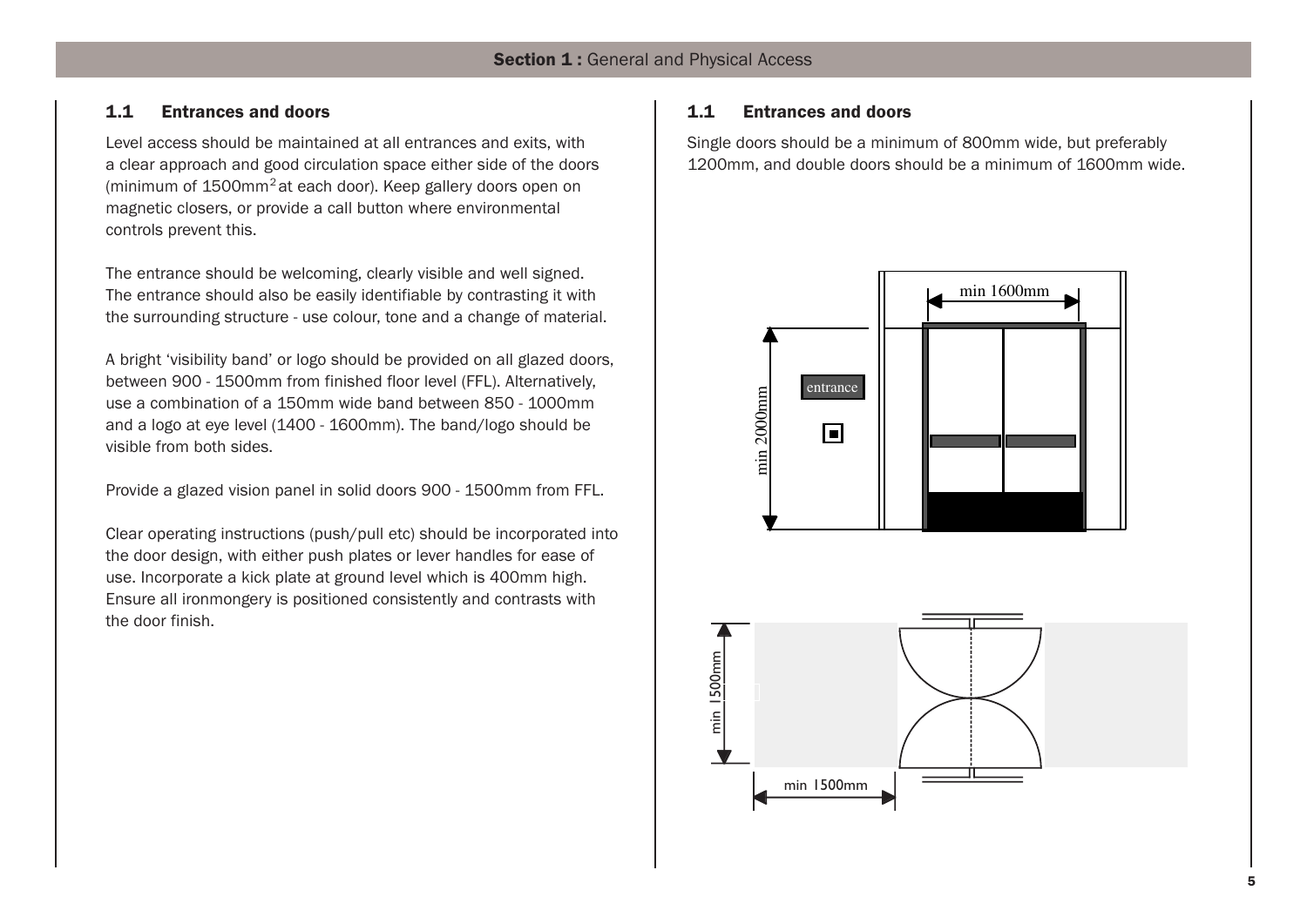# **1.2 Ramps, stairs and lifts**

Level wheelchair access is essential throughout an exhibition; therefore changes of level are generally discouraged.

If necessary, the level-change should be minimal, and via a ramp, or steps accompanied by a ramp. Note that if a ramp gradient exceeds 1 in 15, some people may find steps easier to negotiate; so always provide a choice.

Ensure that stairs and ramps are always adjacent. People who cannot manage the stairs should not be sent on a longer route, or one that interrupts the exhibition sequence.

Where there is a raised floor area higher than 600mm, a protective barrier 1100mm high should be provided. Incorporate transparent sections so children and wheelchair users can view the lower levels.

Leave clear circulation spaces of 1500mm<sup>2</sup> at the top and bottom of raised areas, and at the entrances to lifts.

Stairs and ramps can be hazards for people with visual impairments or mobility problems, unless they are highly visible, secure and easy to negotiate. The following illustrations show the main features of accessible stairs and ramps, but it is advisable to have the plans checked by a local disability organisation or access consultant.



treads: 1200mm wide, non-reflective, non-slip, contrasting nosing, maximum riser 180mm (150mm preferred), minimum going 280mm (300mm preferred)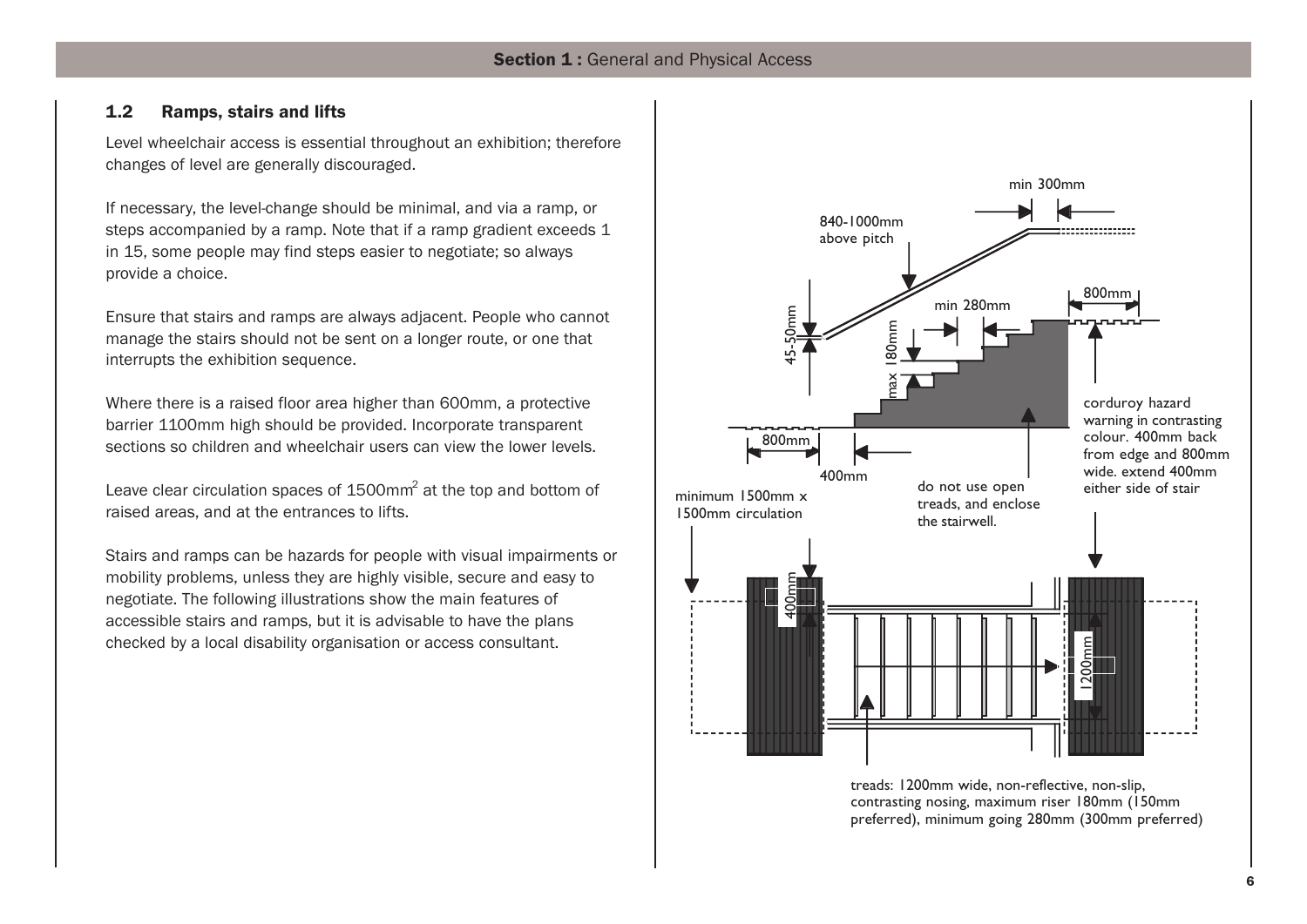# **1.2 Ramps, stairs and lifts**

Regardless of gradient or length of the ramp, handrails should be provided on both sides of a ramp, and a stair or ramp more than 1800mm wide must be divided by a centre handrail, ensuring at least 1200mm is retained between the rails.

Handrails should be continuous, preferably circular in cross-section. The preferred diameter is 45-50mm and the rail should contrast with surrounding surfaces.

Handrails are also very useful as guide rails around an exhibition, and can provide psychological support for people with mobility problems or visual impairments.

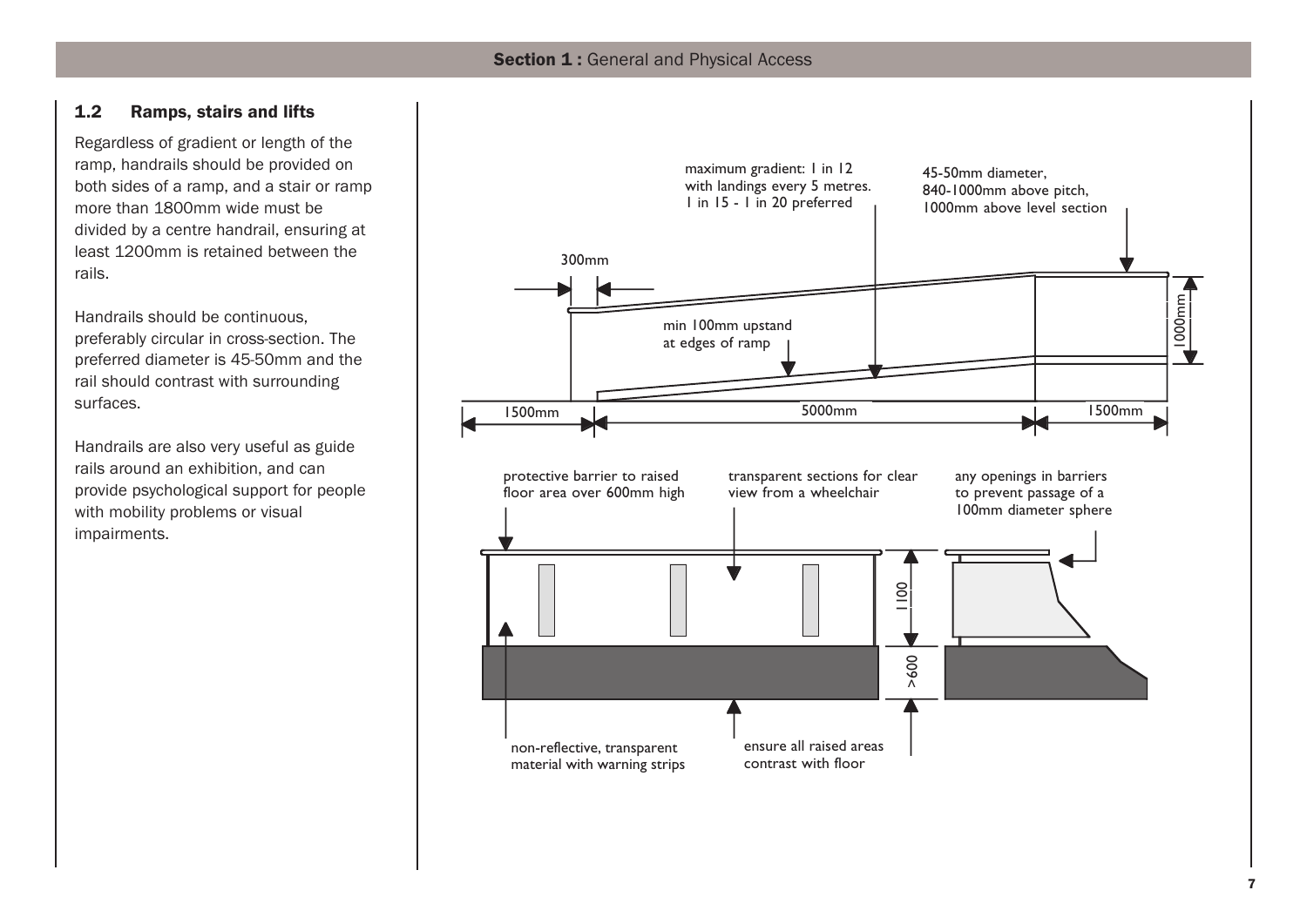# **1.3 Signage and orientation**

Signage should be simple, short and consistent in design and layout. Signs should contrast well with the surface they are mounted on, be well lit and be fixed at a consistent location (eg always to the left) and consistent height, between 1400 - 1700mm above FFL .

Signs should employ good contrast (equal to 70% or more); use a matt surface with clear, legible typography (see section 2); and make use of recognised symbols where appropriate.

Orientation aids should be provided, eg a map (preferably tactile) of circulation and sections of the exhibition. Supply printed exhibition guides with floor plans (available in large print) and a portable audio guide (with inductive coupler) with clear descriptive language and directional instructions in the commentary.

Tactile signage which incorporates Braille (raised, dome-shaped dots that can be read by touch) or raised letters and pictograms is essential for people with no sight at all and deafblind people. If you use tactile signage ensure it is positioned where it can be touched.



Use simple, consistent symbols where appropriate.

# From left:

wheelchair-accessible symbol, induction loop or other equipment for enhanced sound, audio facilities eg audio tour or radio aid special facilities for visually impaired people.



clear, contrasted signage with visibility band and simple symbols wheelchair-accessible orientation map on desk unit at entrance to gallery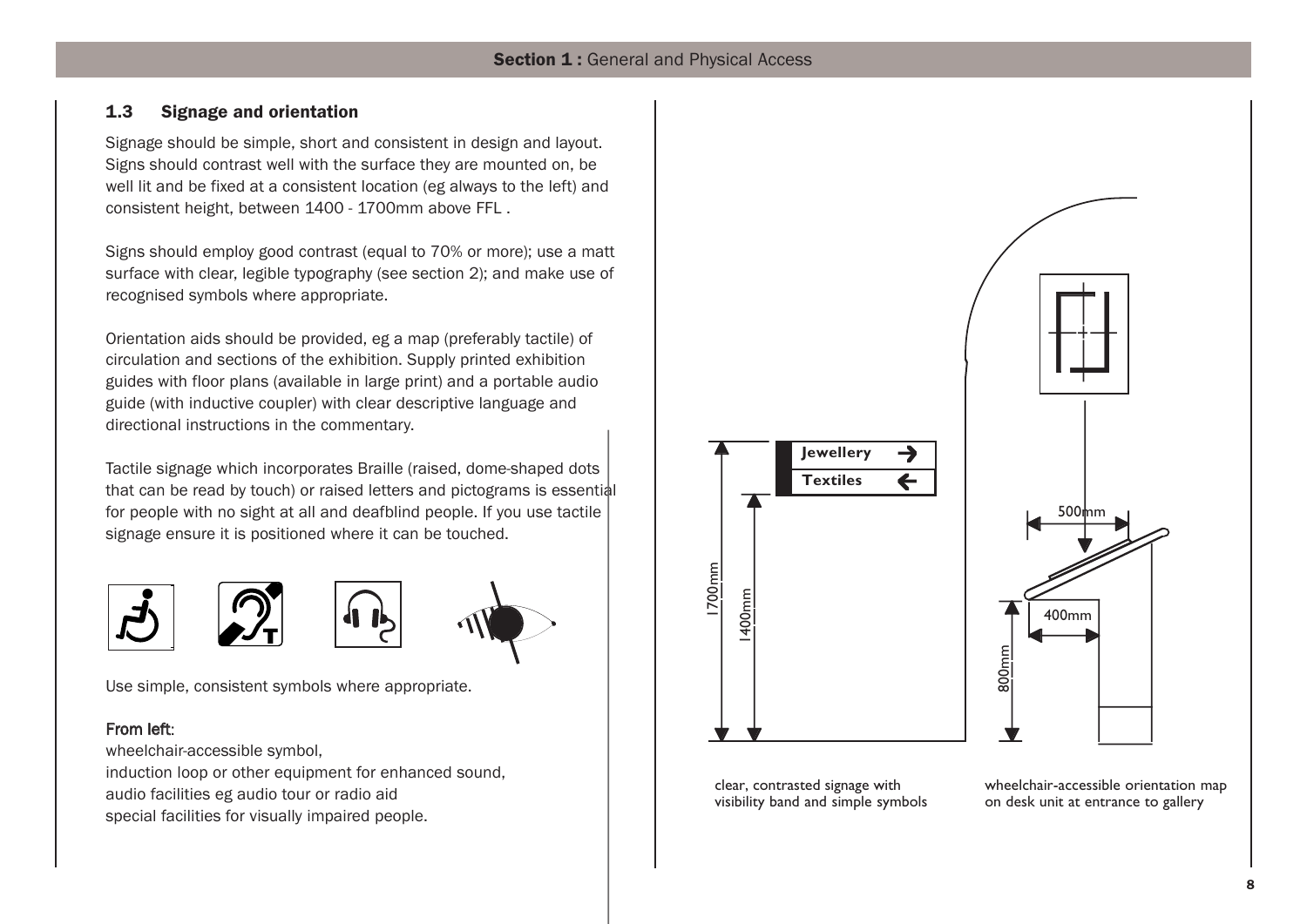# **1.4 Exhibition planning**

Avoid complex or tortuous circulation routes and long 'cul-de-sacs' where visitors would have to double back, increasing muscular fatigue and visual disorientation. Provide a clear numbering system with signage to make a logical, easy-to-follow route.

Primary circulation and escape routes should be 1500mm wide minimum (but may be reduced to 1200mm where unavoidable, eg for internal doorways). Allow 1500mm x 1800mm minimum at aboutturning points. The circulation around individual displays (not on the primary route) can be as little as 900mm if necessary. A  $\ln$  for generous passing spaces, avoiding bottlenecks around displays.

On circulation routes, avoid finishes difficult to negotiate by wheelchair users or people with mobility problems, such as loose gravel, cobbles or deep-pile carpets. Keep floor finishes matt to avoid the visual confusion of reflections and glare.

Use colour, tone and decoration to contrast wall, floor and ceiling planes, door surrounds, free-standing objects, overhangs or other potential hazards. Avoid strong, vibrant patterns as these are disorienting.

Avoid projections if possible, or provide visual and tactile warnings, plus a guard rail when the overhang exceeds 305mm below a height of 685mm, or 100mm above this height (unless incompatible with use, eg desk/computer).

# **1.4 Exhibition planning**

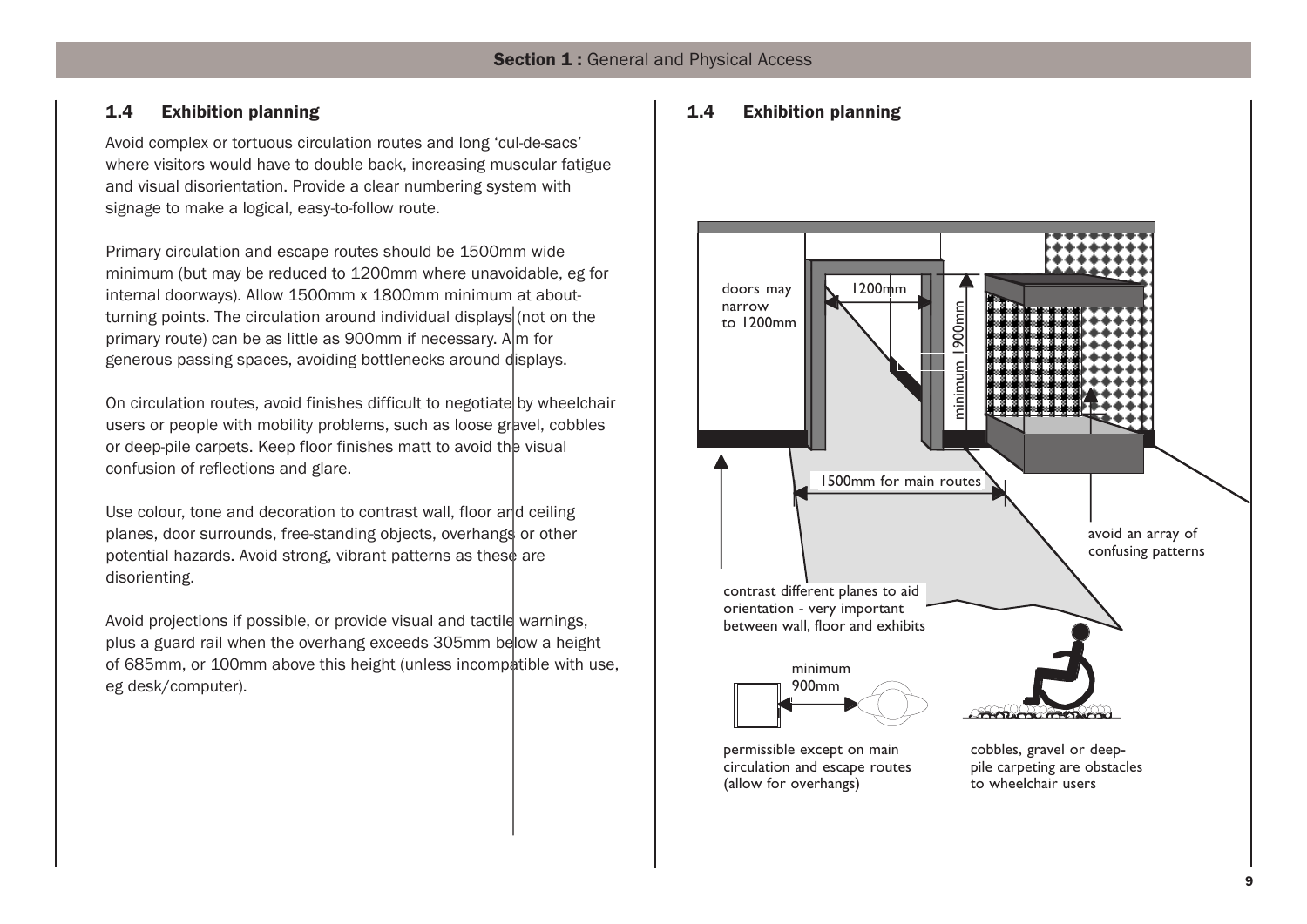

1200mm is the minimum width for escape routes but 1500mm is preferable

# **1.4 Exhibition Planning 1.5 Exits and escape provision**

If the direction of escape cannot be clearly seen from any point, tactile arrows should be provided on cases, partitions and hand rails, indicating the direction of escape. They should be 5mm thick and at least 25mm high, set on top of hand rails and at the same height throughout.



tactile arrows along escape routes, indicating direction of escape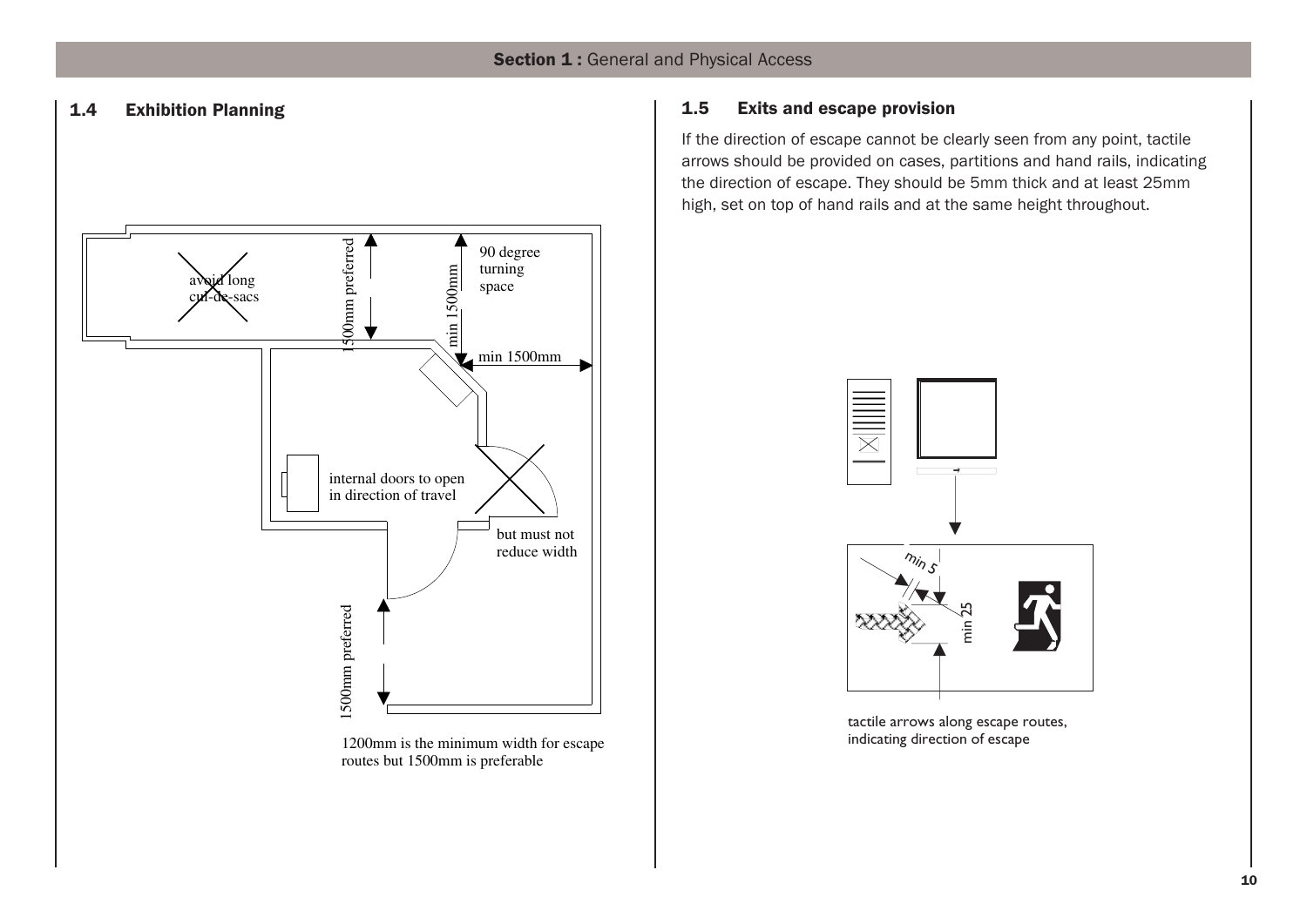# **1.6 Seating and rest areas**

In larger temporary exhibitions or new, permanent galleries, seating and wheelchair rest spaces should be provided just off the main circulation routes and evenly spaced throughout the exhibition. These are ideally situated at natural breaks or rest points in the exhibition story or facing large or key objects which visitors may wish to sit and spend some time viewing, sketching or taking notes.

A variety of seating should be provided to accommodate visitors' differing requirements. Exhibitions aimed at children, for example, would require seating suitable for both children and adults accompanying them, who may wish to sit while the children enjoy the activities.

Chairs or bench seating should consist of a firm seat 280 - 420mm deep, located at 400 - 500mm above FFL. Some seating should have arm rests at 650 - 750mm above FFL and also with a back support. These aid people with mobility problems when lowering and raising themselves to and from the seat. Sufficient room should be allowed next to public seating for a wheelchair user to sit alongside or to allow them to transfer themselves onto the seating.

Perch seating 650-800mm high is appreciated by visitors with chronic back problems who will also welcome a bench seat in or near the exhibition where they could lie down for short periods if required.

Ensure that the seats contrast with the flooring, and are not positioned under wall-mounted exhibits or text or in front of control buttons for a lift or door.

Some visitors will appreciate the ability to move a lightweight chair or stool within a gallery to sit near an exhibit of interest or to carry with them during a guided tour, as they may find standing uncomfortable even for short periods. This will not always be a feasible solution in

every gallery or exhibition due to circulation routes and fire and safety regulations. However a system of providing a seat on request will add to the accessibility of the displays. If you do offer this facility make sure you let visitors know in advance in your publicity materials or access guide.

Avoid using low furniture, such as coffee tables, which can be a particular hazard for visually impaired visitors, and could also prevent access to seating areas for people with mobility problems.



Seating with backs, small tables and a choice of arm-rests, situated just off the main circulation route is an ideal combination.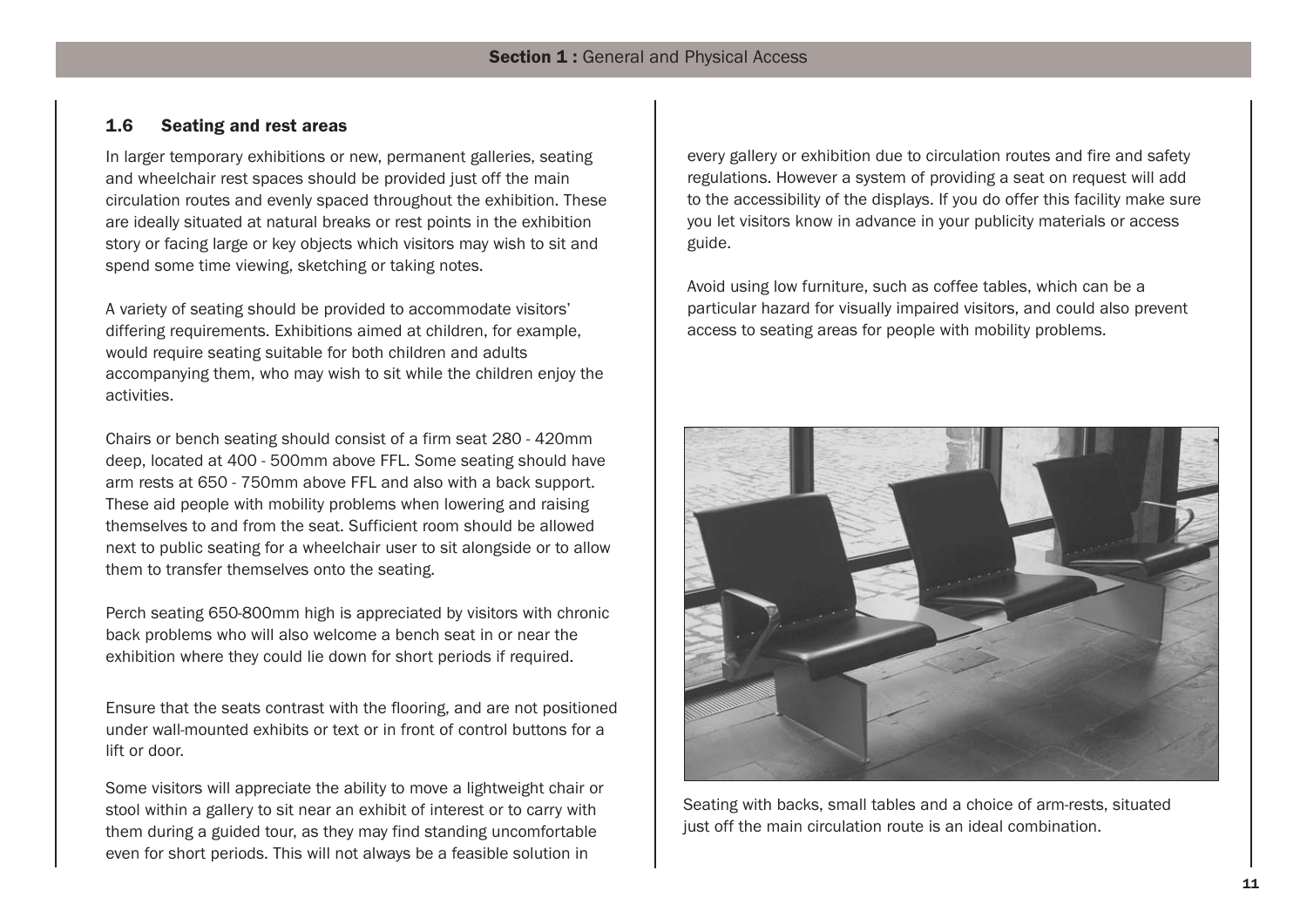# **Exhibitions for All** : A Practical Guide to Designing Inclusive Exhibitions



A variety of seating solutions will accommodate visitors with different requirements and can target different age groups as well as fit into very different displays and design schemes. Tables alongside seating are appreciated as places to lay down bags or spread out gallery plans and printed information. Some can be a design feature on a gallery or even add an element of fun.





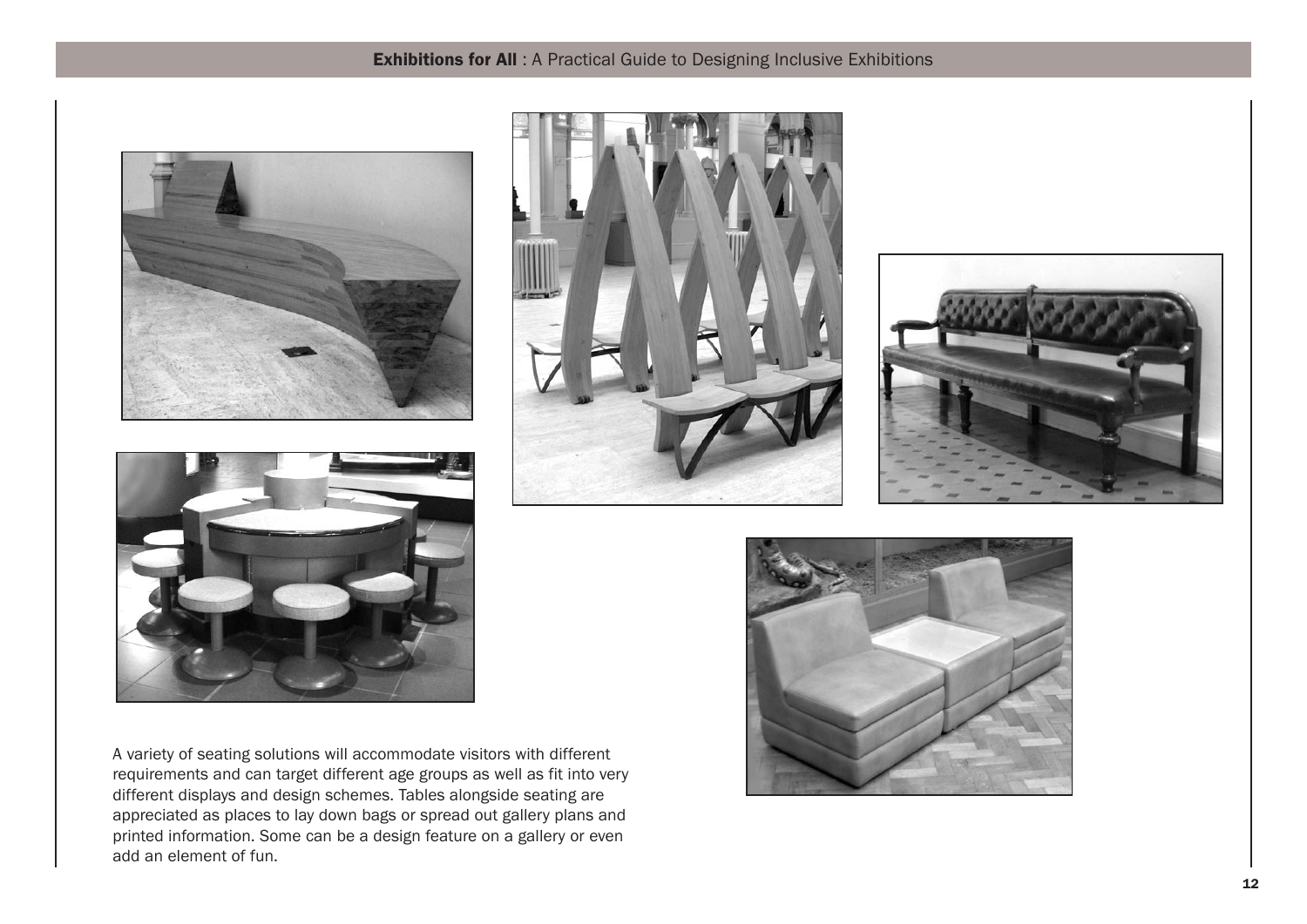# **2.1 Showcase and object displays**

All displays, cased or otherwise, should fall within the general optimum viewing band of 750-2000mm from FFL, with smaller or detailed objects and main text falling within the narrower band of 1200- 1600mm above FFL. Ensure everything is visible from a wheelchair.

Desk cases should be no higher than 800mm from FFL, with a 400mm minimum overhang and 800mm wide clear space underneath for wheelchair parking. Add a further 800mm to the width of the adjacent passageway to prevent obstructions.

Visitors should be clearly invited to touch open displays wherever possible, and the object(s) should be placed at wheelchair-accessible height. Consider providing braille labels, placed flat, or at a low angle not exceeding 45˚. You should also provide opportunities to use the sense of smell, eg spice jars, herb sachets, floral perfumes, etc as appropriate.

Provide a toe space of 224mm high x 180mm deep around constructed walls, cases and large plinths to allow wheelchair access, or space for a wheelchair to draw alongside the case.

Ensure there is sufficient viewing space for large objects, photographs, paintings etc, by avoiding displaying them in a constrained viewing environment where bottlenecks may occur. Provide a three dimensional or tactile scale model of very large objects, eg elephant, steam train.

# **2.1 Showcase and object displays**

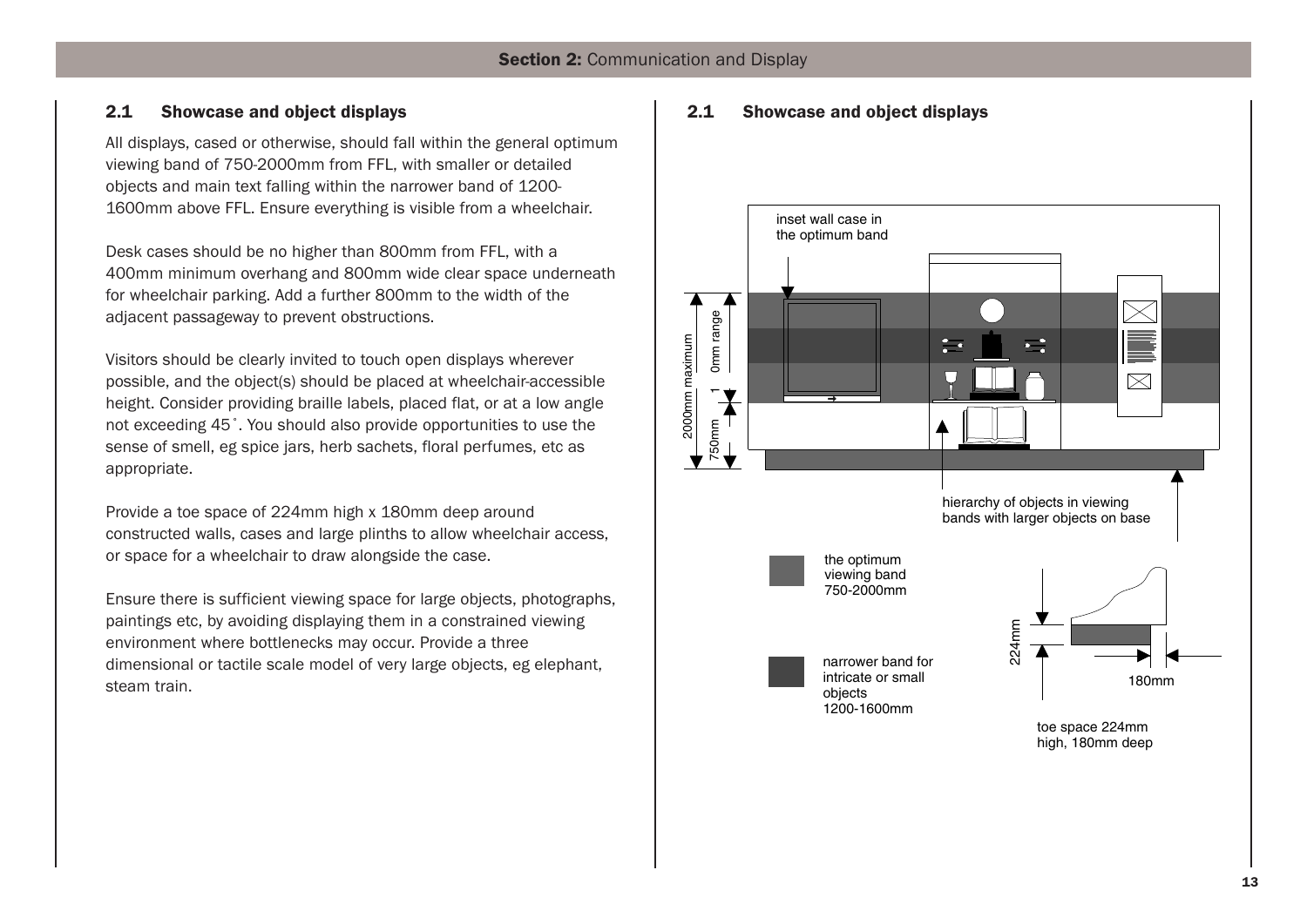# **2.1 Showcase and object displays 2.2 Interactive displays**



Activity surfaces or computer stations should be no higher than 800mm from FFL, fully accessible for a parked wheelchair (no solid fronts or obstructions, as for desk cases).

Work surfaces should be lit to a level of at least 200 lux. Interactive screens should be shielded from direct sunlight and bright light sources. The display should allow people with low vision to get their faces close to the screen. If there is an inductive loop facility, remember to sign this clearly.

Push-buttons or operational features should be easy to operate (by arthritic hands, in reach of wheelchair users etc), and easy to comprehend. They should contrast with the background. There is an increasing number of types of controls available and considering a variety of needs will help inform your choice. Some points to consider are:

- colour: do not use colour alone as a means of differentiation.
- size: a larger size can significantly help some users
- buttons should be able to be pressed by visitors with various levels of dexterity
- touch: all keys or buttons should preferably be raised by a minimum of 2mm.

Buttons and other interactive features should be located 1050mm above FFL, if wall-mounted.

Operating instructions should be clear, concise and featured prominently on the desktop or wall-mounted within the narrow viewing band of 1200- 1600mm above FFL.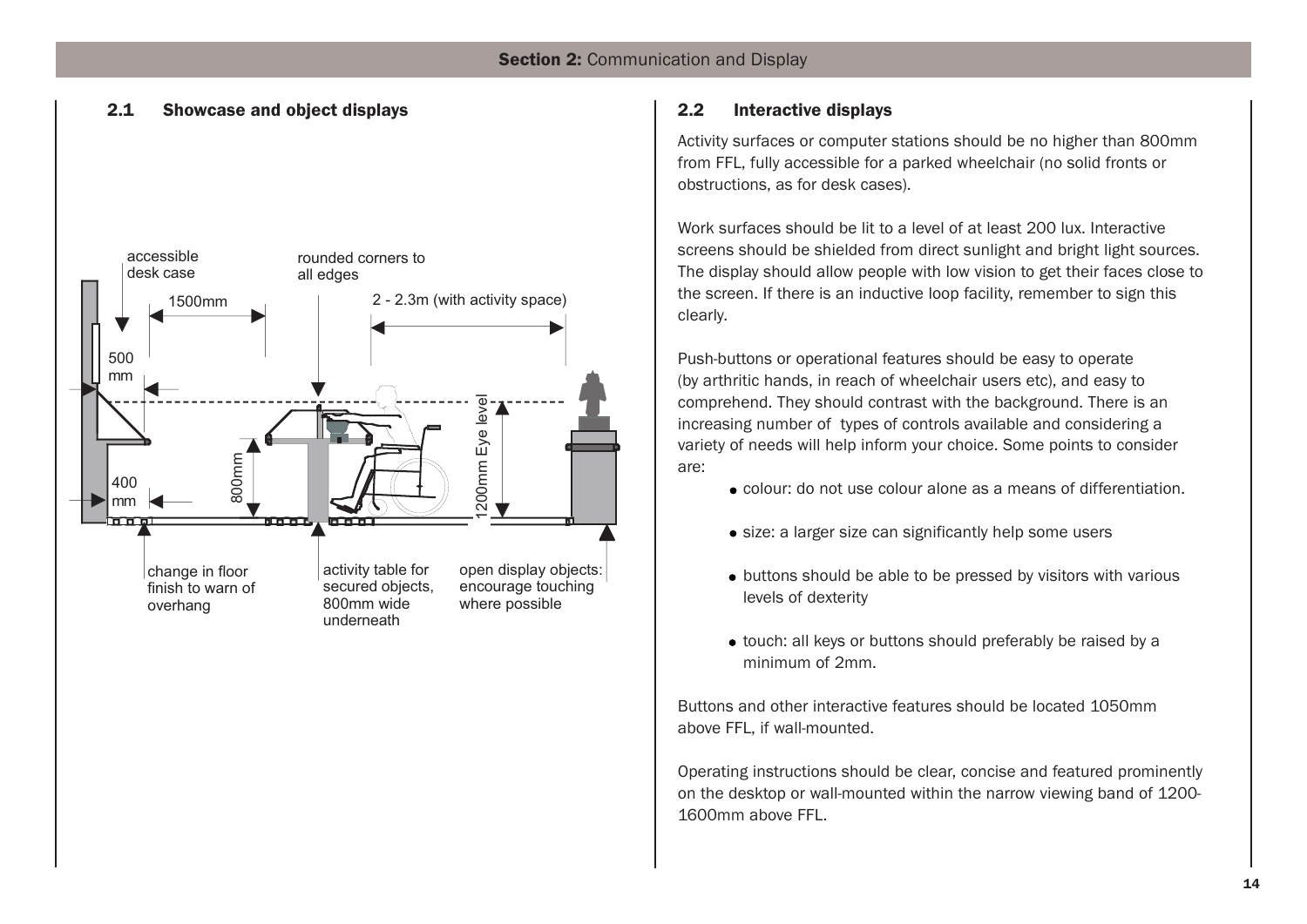# **2.3 Exhibition graphics and labels : writing text**

Know your audiences. Are they family groups, schoolchildren, academics, people who don't normally go to museums, special-interest groups…? Consult them over what they want to see, hear, touch, smell and perhaps taste. Agree with them what they will learn, how they will feel and what they will do in, and out, of the exhibition. How do they like to learn: by doing things or quietly reflecting? Do they like to feel safe with the familiar or are they excited by the new?

Bear in mind that visitors will have a wide range of literacy levels. One in five adults in Scotland is "functionally illiterate", meaning he or she finds it difficult to read and write at the level required to cope best with all aspects of daily life.

To cater for a wide range of literacy, use Plain English and aim at a reading age of about 12 or 13 for main messages and up to 15 for additional information. (There are tests for reading age and ease of comprehension of text in museum studies publications.) Such language need not be over-simple and patronising. It enables fast comprehension while standing and is accessible to Deaf people, whose first language is Sign language, people with learning difficulties and overseas visitors.

For more information on giving information in print, see sections 2.10 - 2.17 and the Plain English Campaign website http://www.plainenglish.co.uk

# **2.4 Exhibition graphics and labels : word counts**

When writing text for an exhibition it should always remembered that it is not a book or an article for publication but a storyline that supports objects in a physical space and environment. The readers will mostly be standing and have the distractions of objects, exhibits and other visitors around them. The visitor will normally have a maximum visiting time of an hour to read, consider and understand your story as well as interpret and enjoy the objects shown. With this in mind having suitable text lengths for exhibitions is paramount.

# word counts guide

| Introductory or theme panels | 100 words max             |
|------------------------------|---------------------------|
| Topic or section panel       | 150 words max             |
| Sub section or case panel    | 200 words max             |
| Object label                 | 25-50 ideal, 75 words max |

More detailed information can be provided on hand-outs, exhibition publications or by audio or computer interactive for visitors who wish to read more about a topic or particular object.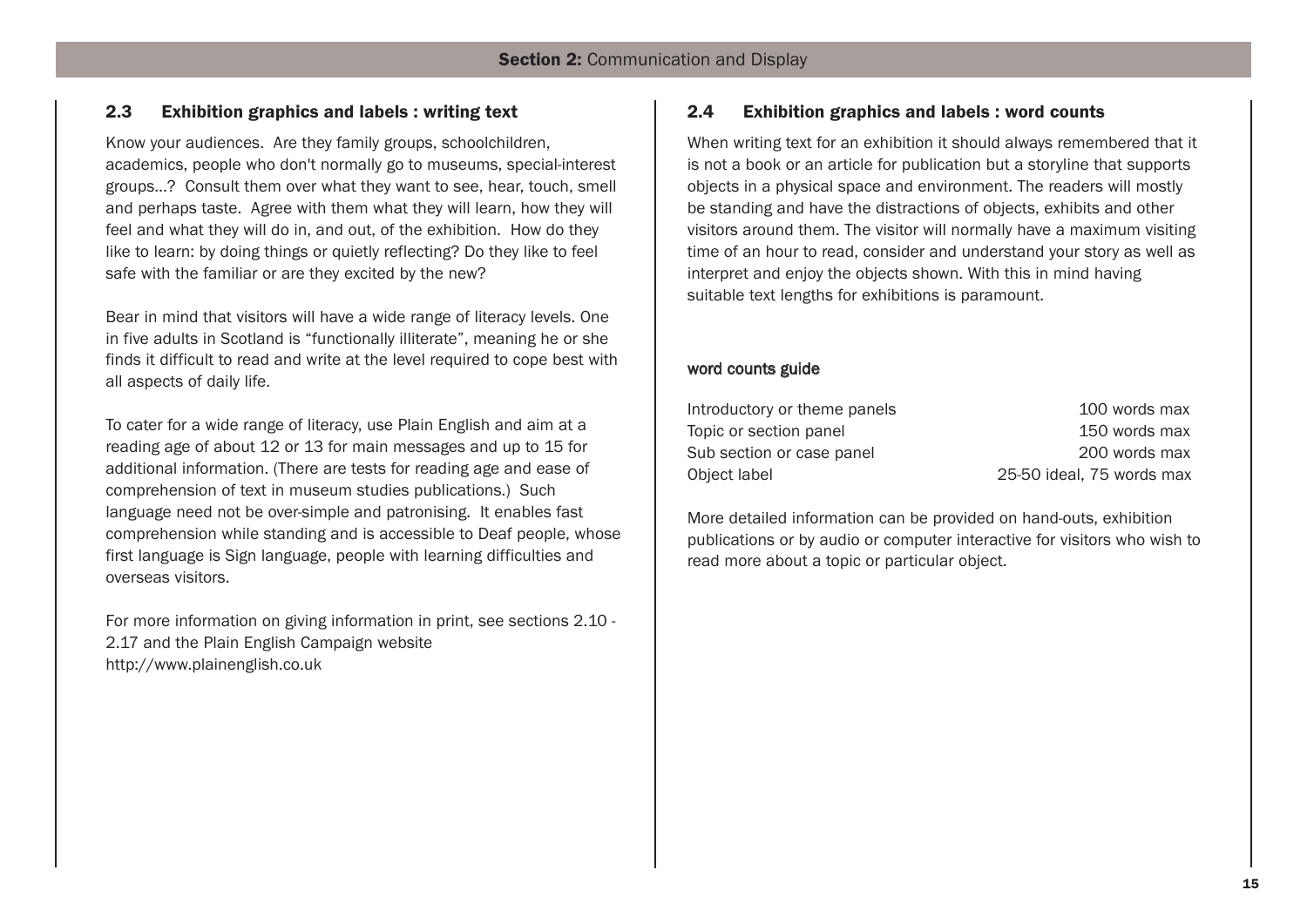# **2.5 Exhibition graphics and labels : positioning**

Labels should be placed at an appropriate angle for viewing (ideally at 90˚ to the line of vision) and as close to the viewer as possible. They should also be easy to read by wheelchair users who will have a lower optimum viewing height and bifocal wearers who may have difficulty focusing on labels positioned at the back of cases.

Ensure labels can be read, and objects seen, from the same vantage point. Provide a clear numbering system (large point size) and an additional graphic link, eg the shape of the object on a simple plan of the case or a simple object description, repeated on the main label and next to the object number.

# **2.5 Exhibition graphics and labels : positioning**

Graphics and labels must be positioned at the optimum viewing height (750 -2000mm above FFL or 1200 - 1600mm for detailed text).





optimum general viewing band 750-2000mm from FFL



optimum detailed viewing band 1200-1600mm from FFL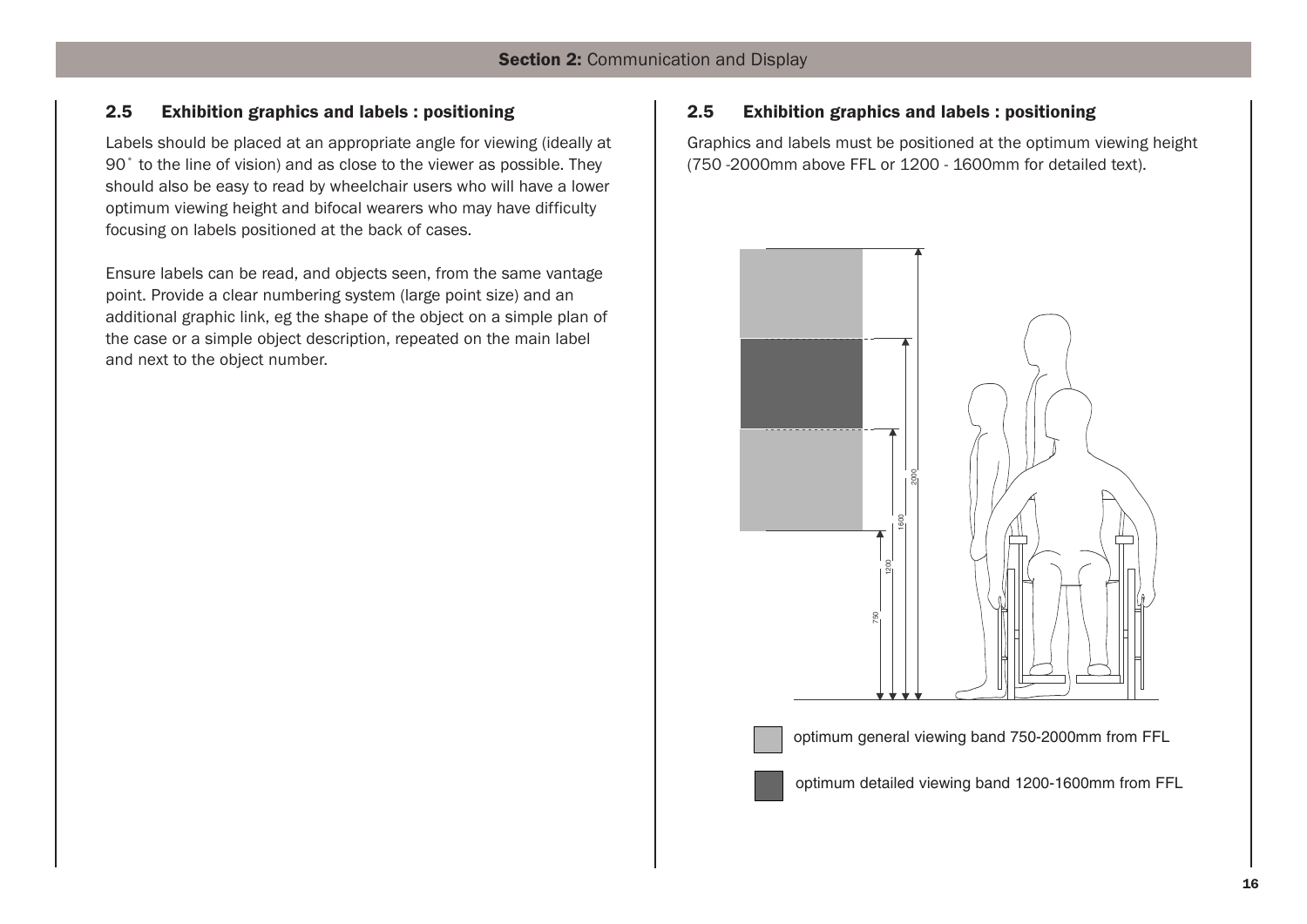# **2.6 Exhibition graphics and labels: layout**

Use simple, well-spaced paragraphs and layout, with a clear hierarchy of title, main message, further detail, captions and credits.

The addition of a contrasting band on the left of paragraphs can aid readers to find their place in the text. Bullet points and rules between columns or unrelated sections also help navigation.

Body text on introductory graphic panels and main exhibition storyline panels should be 36pt upwards. A full-size mock-up in situ will confirm if your text is legible or whether you need to increase size or contrast.

A minimum type size of 18 - 36pt is suitable for the body text of most exhibition object labels. It may be acceptable to use text as small as 14pt with a clear font printed in high contrast and if the viewing distance to the label is less than 500mm (when it is positioned within the optimum detailed viewing band 1200 - 1600mm above FFL ). Text at this size can be made more accessible by presenting it as a handheld label or booklet easily referenced to the objects.

If text is intended to be read from a distance or falls outwith the optimum viewing bands (eg large titles or banners), or if the lighting conditions are less than ideal, then the size and spacing of text must increase considerably in compensation.

Because there are so many factors affecting legibility of type, mock-ups are an essential part of exhibition print design, preferably viewed in the actual gallery conditions by a group of readers, representative of your intended audience.



| د : |  |
|-----|--|
| 0   |  |
| Ŧ   |  |

labels with graphic links to the objects, placed as close as possible to the displays

**when using reverse text, contrast should be very high and type not too small, lightweight or bold**





small/fine object embossed/raised<br>on enlarged photo



text aids people with visual impairments





good contrast, limited fonts, legible text case, even word spacing, left justification, well spaced columns, visibility bands, hierarchy of text, no jargon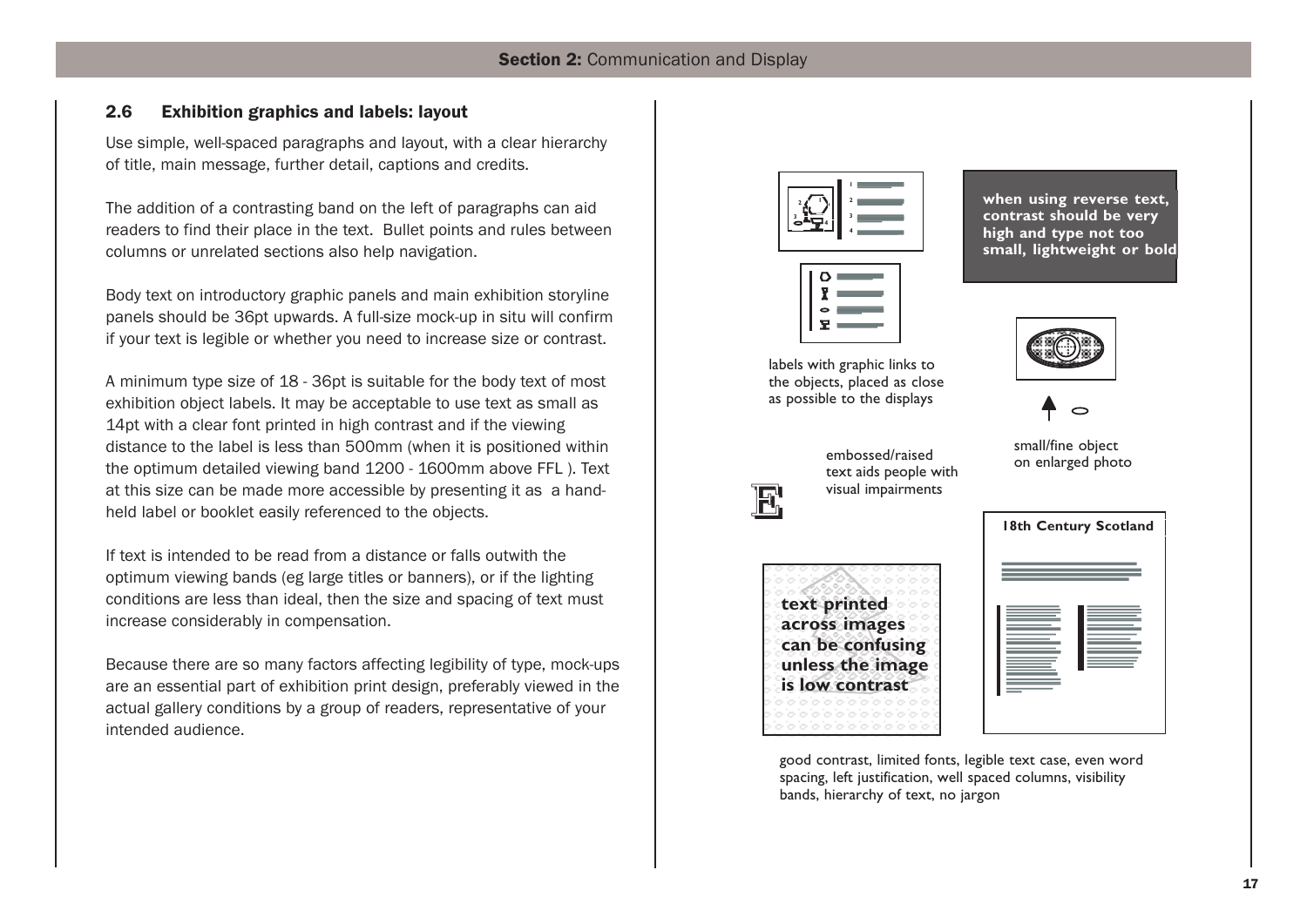# **2.7 Exhibition graphics and labels: pictorial information**

Photographs, illustrations and other images should have a matt surface. The image should be clear, have good contrast and be printed as large as possible and/or the important part of the image should be enlarged.

Avoid busy or confusing images, unless they are just part of the 'ambience' (not important to the story).

Allow a viewing distance of at least double the diagonal measurement of the image where possible, and the same for large objects etc. Remember to allow a distance of at least the minimum passageway width of 1200mm, or greater if the size of the image requires it.

# **2.8 Alternative formats of labels**

Try always to provide label information in an alternative form, ie on tape, large-print hand-outs or braille. Remember, not all visitors can read text easily, even if it is well designed, and not everyone will be able to hear an audio facility clearly. The availability of these formats should be clearly signed at the entrance to the exhibition.

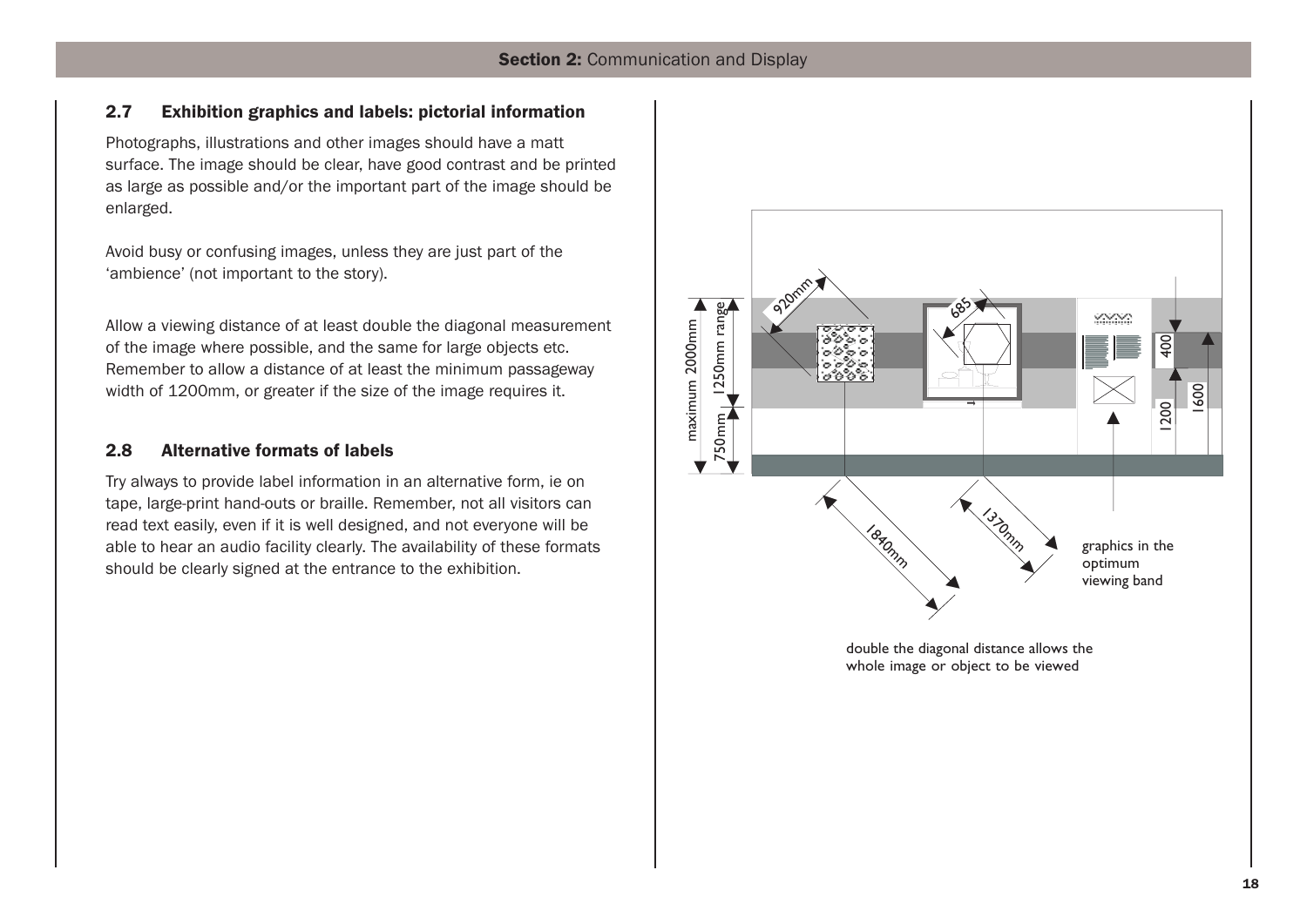# **2.9 Typography and layout: general principles**

# **Typeface**

Both serif or sans-serif faces can be clear and legible and their use is largely one of personal preference. Select your typeface for legibility and suitability. The legibility of numerals should be considered. In some typeface's 3, 5 and 8 can sometimes be confused, as can 0 and 6.

# **Type style**

Avoid italics and excessive use of capital letters as these letterforms affect the outline shape of words and are therefore more difficult to read.

> what to avoid when choosing a font *what to avoid when choosing a font WHAT TO AVOID WHEN CHOOSING A FONT*

Avoid bizarre, decorative and unconventional letterforms as they detract from legibility.

# **what to avoid when choosing a font** what to avoid when choosing a font

what to avoid when choosing a font

# **Type weight**

Use a medium or bold weight and avoid light faces especially in smaller type sizes. Light letters can become indistinct and heavy letterforms begin to 'fill in' and become indistinct.

*what to avoid when choosing a font*



# Type effects

Use your font in its true form. Avoid applying effects such as outline or shadow.

# **Outline** Shadow

# **Type colour and background contrast**

A significant feature of legibility of the text is the contrast between the text colour and the background that it is printed on. The higher the contrast between the two, the greater the legibility. Black on white or yellow is most legible. A minimum of 70% contrast is recommended for type to background, either dark on light or light on dark.



Ensure the combination of paper colour, ink colour and type style give high contrast and clear, legible text: ie use dark inks and pale backgrounds; never use yellow ink (unless combined with black); and avoid pale colours on a coloured background or those close in tone eg grey on blue. The graphic panel/label etc should also have good contrast against the background wall or case lining.

Over 10% of males and 0.5% of females have problems distinguishing red and green. Difficulties in distinguishing other colour combinations are less common. It is important not to ask visitors to make choices based on colour differentiation alone. People who are partially sighted often also have difficulty with colour perception, therefore colour contrast will not always be sufficient to distinguish text and background.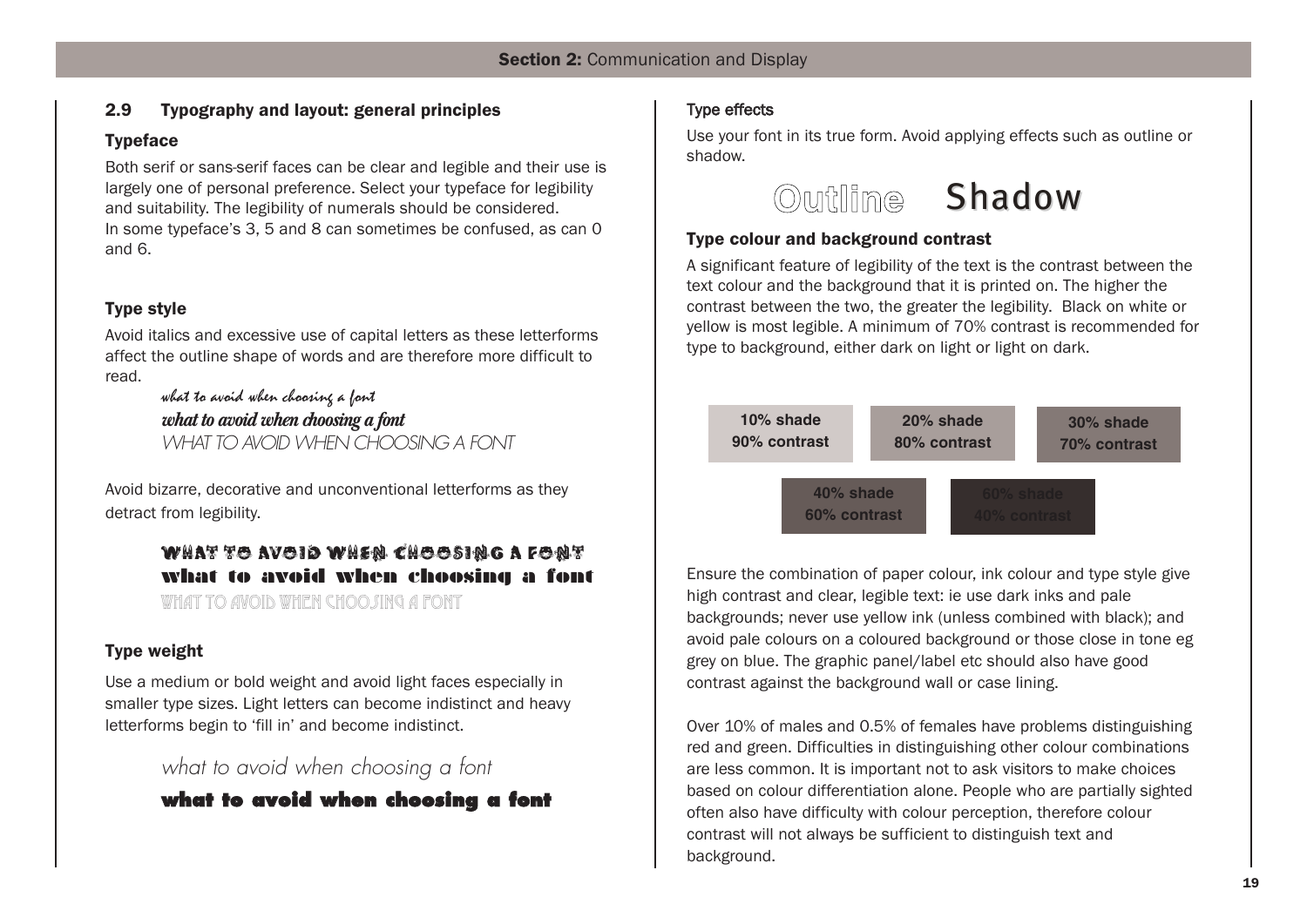# **2.9 Typography and layout: general principles**

# **Printing on textures**

Printing type on a surface that is textured or has differing colours or tones can result in reduced legibility. Contrast between background and type is crucial.



# **Reversed text**

Light text on a dark background presents an image which appears to be larger than non-reversed text, through the 'halo' effect. This can be used sparingly as an effective heading or to highlight a point. It should not be used for large areas of text as readers find it much more tiring to read than non-reversed.

Only use reversed-out text if the the face is clear, bold enough and large enough not to break up or fill in with ink. Ensure a good contrast between the lettering and the background.

# Reversed Non-Reversed

# **Leading**

Leading refers to the space allowed between each line of text. Legibility is increased when adequate leading is provided. Leading and word spacing are often best judged by eye rather than a set of rules. It may be helpful to try out samples with different spacings to choose the most appropriate.

example of very little leading which reduces legibility example of very little leading which reduces legibility example of very little leading which reduces legibility

# Letter and word spacing,

Letters should never touch. Allow adequate, even spacing. Keep word spacing even. Do not condense or stretch lines of type to fit a particular measure.

# condensed lettering

stretched lettering

# **Line lengths and columns**

Line lengths of 50-75 characters, inclusive of spaces, are preferable. Allow adequate space between columns. Use rules to separate columns, if they must be close together, to help distinguish them. Try to avoid word-splits at the ends of lines and sentences running over to the next page.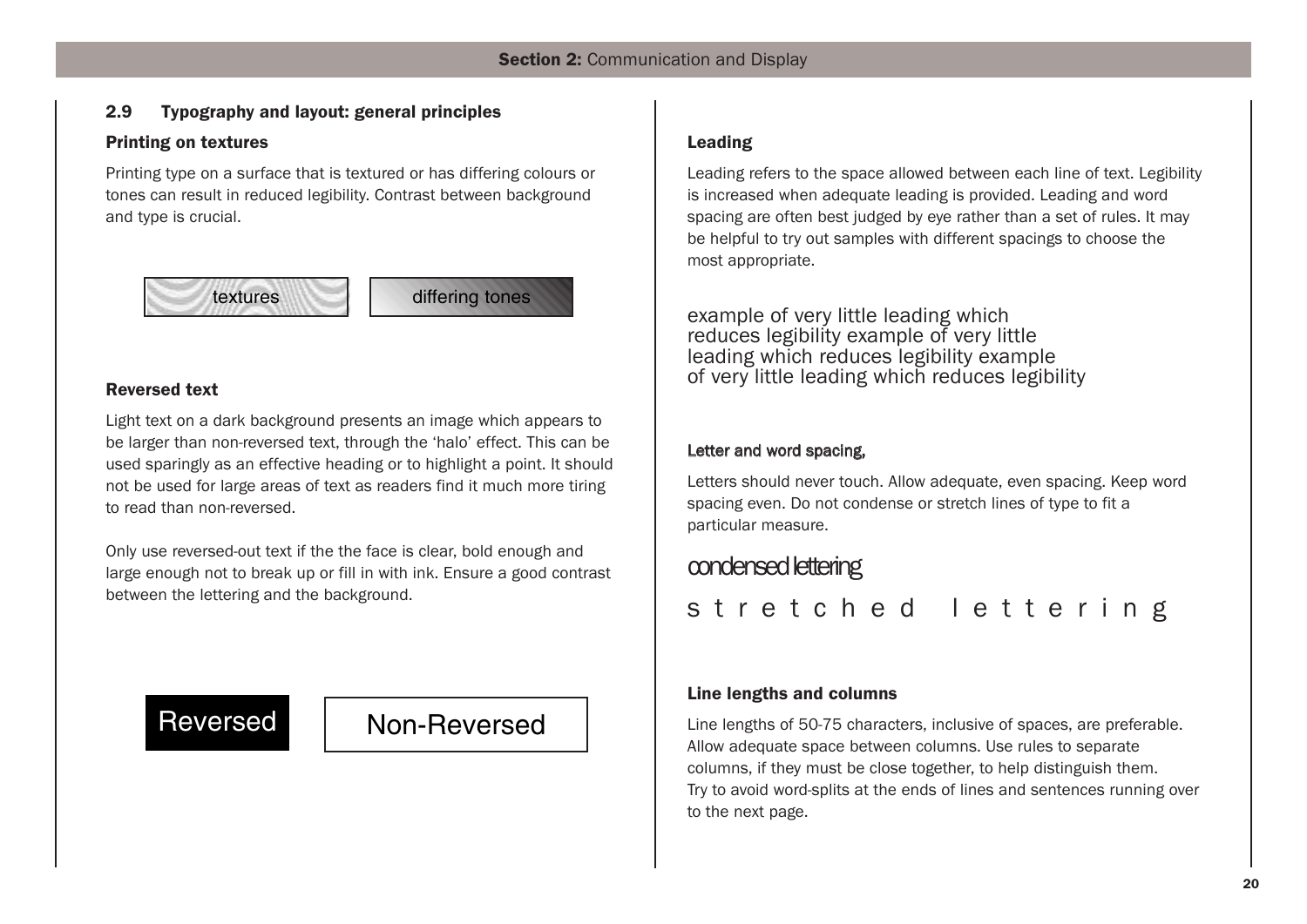# **2.9 Typography and layout: general principles**

# **Justification hyphenation and layout**

Range text left with a a ragged right hand margin This applies to main body text, while headlines or titles can be placed separately to add interest.

Avoid unnecessary hyphens. For example do not split a word at the end of a line by means of a hyphen unless it cannot be avoided. Preferably, put the whole word on the next line. Auto-hyphenation can happen as a word processing default in some software programmes and should always be switched off when laying out text.

Keep the layout consistent for a regular publication. Try to put similar articles in the same place or on the same page in each issue. If you find that you have too much text to fit into the space allowed, consider making the space larger rather than the type smaller.

# **Text orientation**

The orientation of wording has great effect on its legibility, and it should be remembered that by changing the orientation of text from horizontal will reduce legibility for some of your audience. It is difficult for many users to read a word that is on its side running vertically. Sometimes this orientation is acceptable but should only be used very sparingly when required. Lettering placed on curves and unusual shapes can be effective when used as headings or titles but again this should be used sparingly and only for short phrases. Stacked lettering should never be used as it is very difficult to read the letter and word forms, greatly increasing reading and interpretation times.

# **Illustrations and text**

Avoid running type over or around pictorial images. Overprinting (type on an imaged background) is difficult to read for people with low vision and should be avoided unless the image is used as a decorative or textural background and is not integral to the message within the text.

Where there is an alteration in the use of left hand justification, then the most appropriate form is to use a regular stagger

use text on curves sparingly Do not run your text around images. Do not run your text around images. Do not run your text around images. Do not run your text around images. Do not run your text around images. Do not run your text around images. Do not run your text around images.

> Do not run your text over images Do not run your text over images Do not run your text over images Do not run your text over images Do not run your text over images Do not run your text over images Do not run your text over images Do not run your text over images Do not run your text

 $\bm >$  $\mathbf \Phi$ r

<u>ب</u><br>≔

al o

e.<br>J

 $\mathbf{\Xi}$ ┷  $\boldsymbol{\varpi}$ 

tio

 $\mathbf{\subseteq}$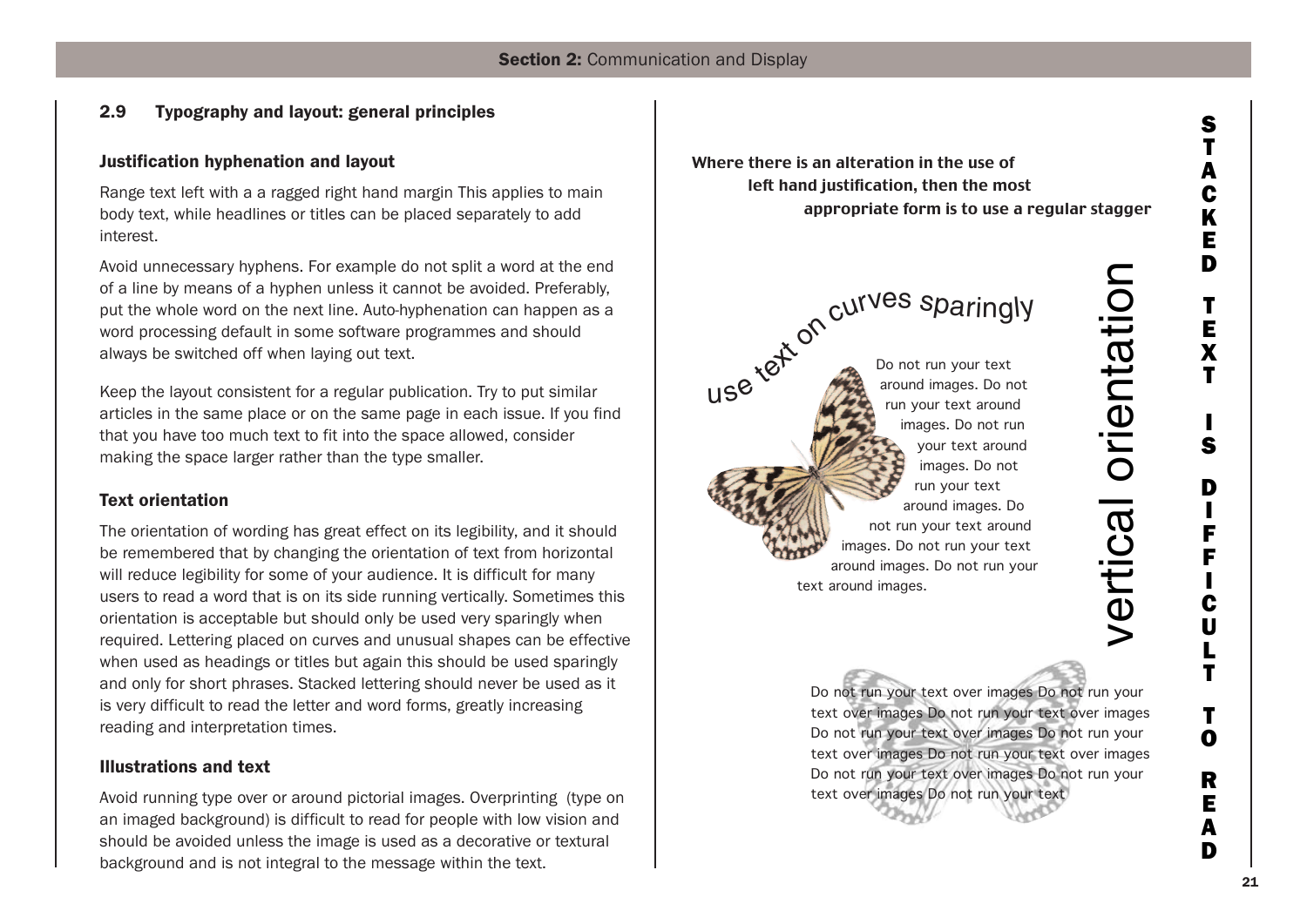# **2.10 Printed / publicity material**

Printed material is one of the primary means of outreach of an organisation. It is commonly the initial means of informing the user of the organisation's activities. Because the material is normally a purely visual medium, it is important to consider its impact on those with a visual disability.

Apply similar legibility criteria to posters, leaflets, invitations etc as to the texts in the exhibition. Any leaflets should be available in large clear print as standard. If this is not possible, provide an alternative leaflet in large print or other alternative format, depending on the nature of the exhibition and its target audience.

Publicity materials should include all relevant symbols, eg wheelchair symbol, 'T' symbol for inductive couplers or loops, and telephone, textphone and fax numbers where further information can be obtained.

# **2.11 Language**

Know your readership.

Who will read the information you provide? The answer to this should guide what you say, how you say it and who should write it. Your readership may be clearly defined, such as schoolchildren of a certain age. In this case it can be quite clear how to write.

We commonly write for a much broader audience with a wide range of literacy skills. People who may find reading difficult include:

- people with learning difficulties, such as dyslexia.
- people who are 'functionally illiterate' (see 2.3)
- people whose first language is not English, such as Sign - language users and foreign visitors.

Using plain English is an effective way of making your message more widely understood.

# **2.12 Using plain English**

# **Consulting**

Writing in plain English starts with consulting your potential readers and finding out what they need to know and how they can best understand it.

- Allow plenty of time for the consultation process.
- Ask what information is relevant to your readers and what is not.
- Ask them if anything would aid their understanding of the text, such as symbols, drawings or photographs.
- Be prepared to consider alternatives to print, such as audio tape or video.
- Once you have written and laid out the information, consult your readers again before proceeding to print.
- Ask your readers to evaluate the finished product.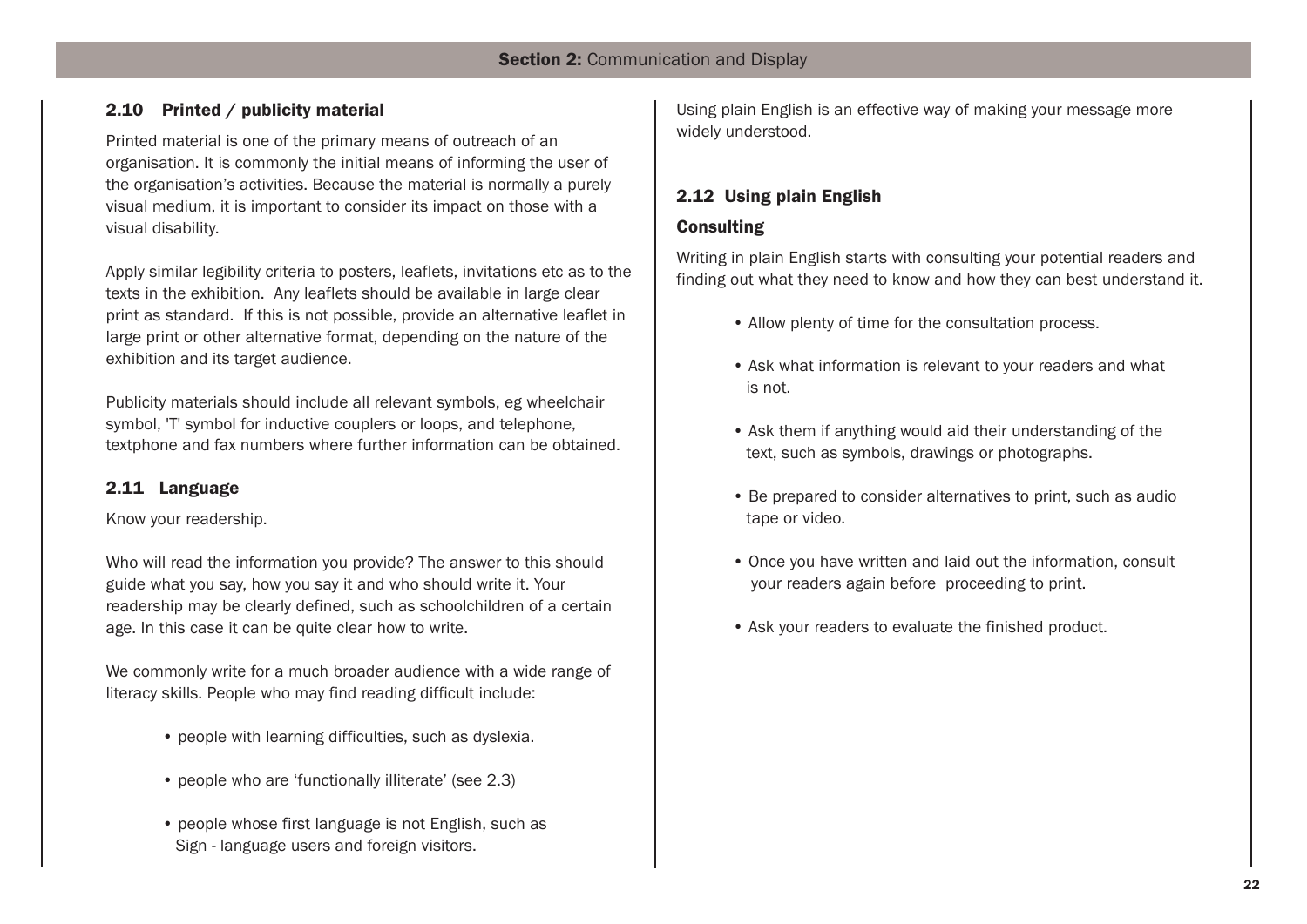# **Writing**

Plain English is clear and concise language, written with the reader in mind and with the right tone of voice. You can get information about writing in plain English from the Plain English Campaign website http://www.plainenglish.co.uk

In order to write information in plain English, you should:

- Plan what you want to say.
- Pare it down to the essential messages.
- Arrange it into sections that follow each other, one step at a time, in a logical order.
- Use everyday English.
- Avoid unnecessarily long or unfamiliar words.
- Avoid jargon or technical terms. If you have to use them, explain them or provide a glossary.
- Address the reader directly, perhaps asking questions and relating your information to everyday life.
- Keep your sentences short (on average 15 to 20 words) and simple.
- Avoid using commas and hyphens to tack extra clauses onto your sentences.
- Use active rather than passive verbs wherever you can.
- Repeat words rather than using synonyms.
- Make clear what action, if any, the reader has to take.
- Ask colleagues to read and edit your text. (You may even ask them to write it if you are not the best person to do so.)
- Always check that your information is accurate, clear, concise, readable and laid out in a helpful way.

# **Layout and Design**

Many of the helpful ways in which printed information can be laid out are covered on pages 18 - 20. Extra ones to help people who find reading difficult are:

- Arrange the text in short chunks with headings and subheadings.
- Use bullets and boxes to break up the text and highlight important messages.
- Provide a clear list of contents and section headings.
- Quote addresses as they appear on the envelope, not laid out continuously on one or two lines.
- If your information is issued periodically, make sure that its layout is consistent from one issue to next.
- Consider enlarging the paper on which the information is issued so that larger print and more spacing is provided.
- Use images to support the text.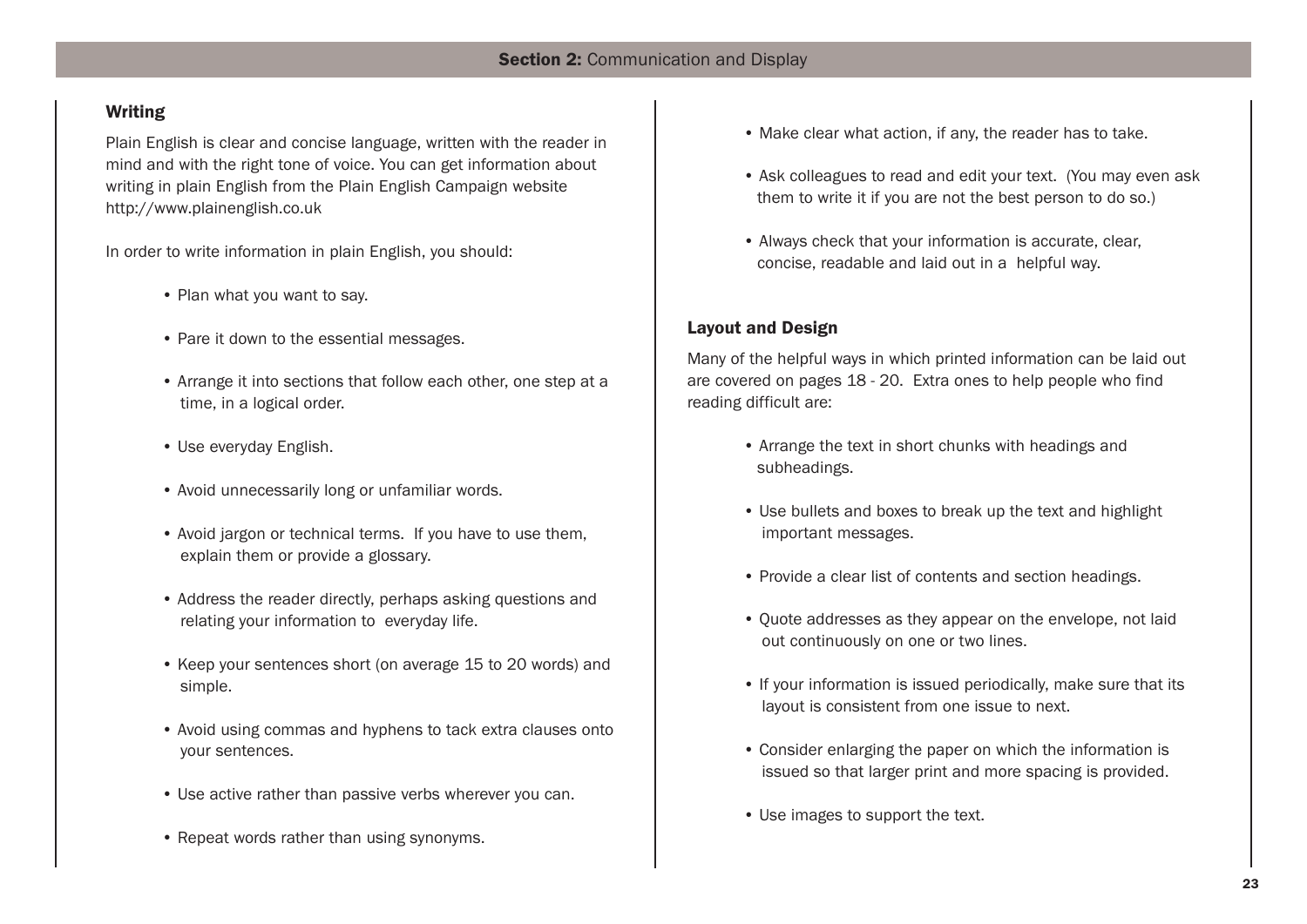# **2.13 Print sizes for publicity material**

# **Standard print sizes**

Printed text intended for a general audience is usually between 8pt and 10pt in size and generally no larger than 12pt. This 'standard' size of text is not accessible to all, therefore standard print runs should always contain details of other formats when made available. This is printed in Franklin Gothic 11pt.

# **Using point size as a guide**

It should be noted that the point size is only a guide for some fonts due to their longer ascenders and descenders. Text produced in these fonts will therefore have to be made bigger than the recommended point sizes to be legible. It may be helpful to compare the legibility of these fonts to a standard Helvetica, as shown below.

This is text printed in 8 pt. Helvetica This is text printed in 9 pt. Helvetica This is text printed in 10 pt. Helvetica This is text printed in 11 pt. Helvetica This is text printed in 12 pt. Helvetica This is text printed in 14 pt. Helvetica This is text printed in 16 pt. Helvetica

# **Clear print**

This term is used to describe print that is clearly laid out and easily read, which is legible to some partially sighted people. The points in section 2:12 layout, can be used as guidelines for designing clear print. RNIB guidelines note that clear print size should be a minimum of 12pt and recommend 14pt to reach more visitors with sight problems. This is printed in Franklin Gothic 12pt.

This is printed in Franklin Gothic 14pt.

# **Large print**

This term refers to print of a minimum size of 16pt and normally no larger than 22pt. This should also be clearly laid out and designed. If you are providing a large-print version of something, say so, in large print, in the standard-sized issue. This is printed in Franklin Gothic 16pt.

# **Form design**

If any of the material you are producing requires the user to fill in a questionnaire or address for mailing, make sure that adequate space has been allowed. Remember, not everyone has the same mobility and dexterity and they may require greater space to write.

# **2.14 Images**

Images can be photographs, drawings or symbols.

- Choose the kind which your potential readers find most helpful.
- Link the text closely with the images.
- If using symbols, do not rely too heavily on them.
- Use drawings that are simple and attractive but not patronising.
- Well-chosen photographs can be more arresting and informative than any other kind of image.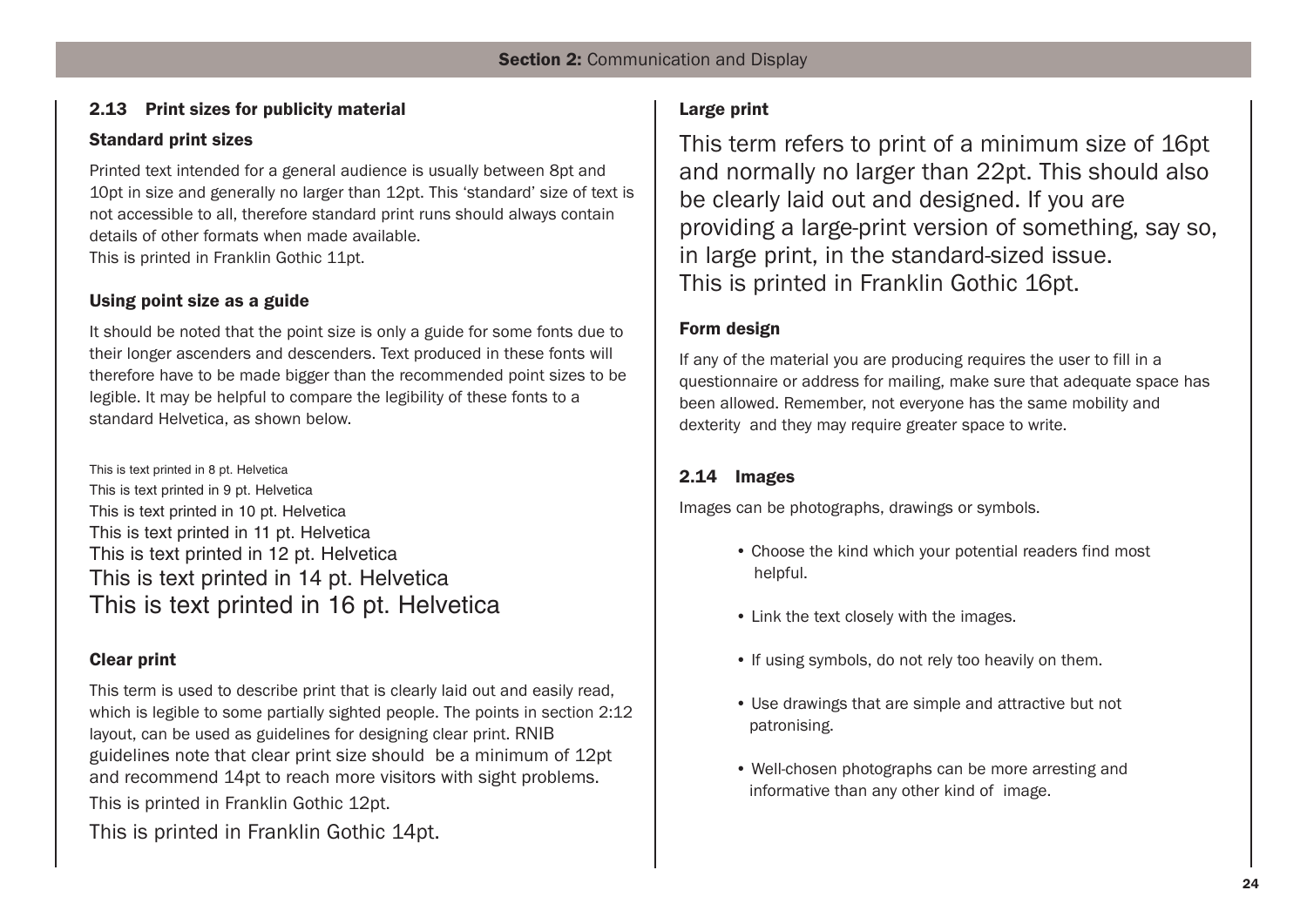# **2.15 Use of symbols**

The use of recognised symbols representing facilities or levels of accessibility must provide accurate, reliable and meaningful information. It is important that the symbols advertise facilities which are actually available on visitors' arrival, and that staff know they are available. Clear descriptions produce more realistic customer expectations. Many symbols are internationally recognised, overcoming language barriers. Where there are no symbols available, describe the facility in clear straightforward text.



Denotes building, exhibition or lecture is wheelchair-accessible



Stepped access with number of steps indicated

Wheelchair-accessible lift



Ramped entrance



Symbol for induction loop



Symbol for text or information designed to be accessible for people with visual impairments.



Guide or hearing dogs

welcome.



Baby-changing facilities

Sign interpretation/ language available

Symbol for infrared system or device for enhanced sound



Use matt or silk-finish papers and inks. Glossy surfaces can create glare or reflection. Avoid thin or semi-transparent papers which allow show-through.

# **2.17 Alternative formats**

If your readers find printed information difficult to see or understand, consider providing it on audiotape, videotape, CD, Braille, or PC diskette. If someone communicates with you using an alternative format, try to reply in the same format.

- Keep your main messages short and simple.
- On audiotapes tell the listener when to turn over and when the recording ends. If the recording is long, provide a sound signal at the beginning of each section, to help the user find the section they want to listen to.
- Be consistent with your use of numbers, pronouncing 0 as 'zero' not 'oh'.
- If replying by e-mail remember that formatting can be lost.

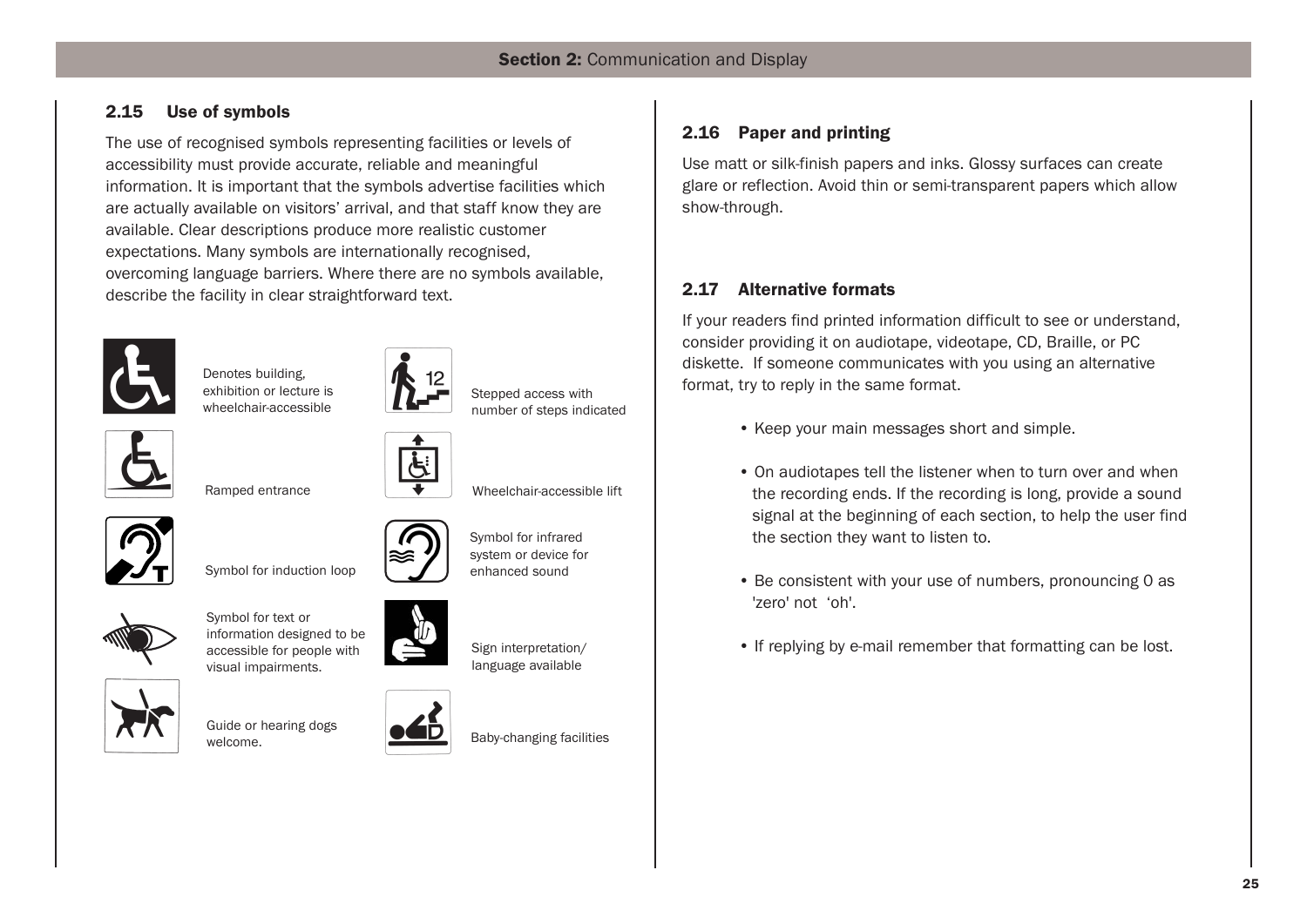# **3.1 Audio visuals and subtitles**

Audio-visual presentations (including tape-slide, video, film, and computer / multimedia interactives) are commonly used in museums to give information and enhance exhibitions. As such they constitute a service to the public. However this service can be inaccessible to deaf and hard-of-hearing visitors if the information conveyed by sound is not provided in an alternative way.

The Royal National Institute for Deaf People estimates that around 8.7 million adults in the UK are deaf or have a significant hearing loss. Providing subtitles is an effective alternative way of making audiovisual programmes accessible to this part of the community and of meeting our legal requirements under the Disability Discrimination Act.

Exhibition organisers and designers must therefore take into account the provision of subtitles as an integral element of any audio-visual presentation. Costs and timescales for production of this facility should be considered in the initial feasibility study.

# **3.2 Production and appearance of subtitles**

When purchasing subtitles the following recommendations on production and appearance should be followed.

- Scripts provided for subtitle production should be as close to the audio script as possible and must never modify the central message.
- Always request a script for checking and proofreading prior to the production and application of the subtitles. A further 'on screen' proofread should be undertaken to ensure the titles are correctly applied.
- Subtitles, positioned centrally at the bottom of the moving image, are always preferred to other text positions unless viewing conditions demand otherwise.
- Stationary, not scrolling, subtitles with captioned music and speech are preferred.
- White lettering on a black solid background or shadowbox is most effective. Different coloured backgrounds can be used to indicate different speakers. Green backgrounds should be used sparingly.
- Allow three seconds to read one line, six for two. More than two lines is intrusive on the image.
- The inclusion of visible logo stamps on footage bought from libraries or institutional sources should be avoided and negotiated for exclusion within the usage copyright contract. Credits can always be provided after the presentation which removes this additional distraction.
- The costs and timescale for the production of subtitles should be allowed for in the overall budget and production timetable. Normally 3-4 weeks should be allowed for this.
- Master tapes should be provided in Betacam or High Band Umatic (PAL) formats.
- See page 32, for useful contact addresses for producing subtitles.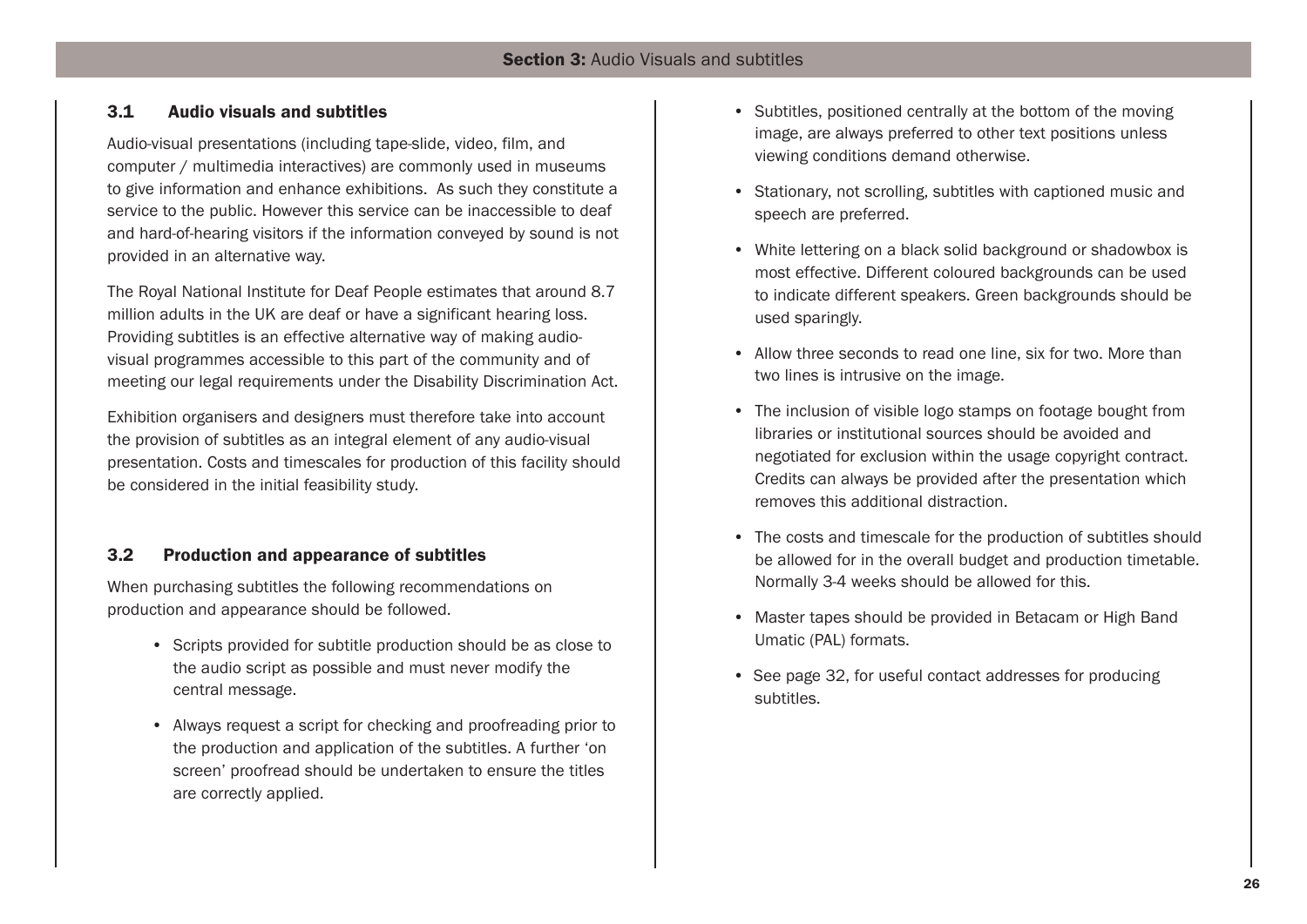# **3.3 Presentations without subtitles**

If acquiring an audio-visual presentation, or an exhibition containing one, the exhibition organiser or designer must ensure that it is subtitled. In the unlikely event that subtitling it is impossible, consider withdrawing the AV altogether from the exhibition or providing a transcript.

A transcript is a reasonable alternative method of providing the service only if the visual information is relatively static, eg a "talking head". Lighting levels should, in this situation, be adequate for reading text within the presentation area.

# **3.4 Silent presentations / presentations with music**

If the presentation is silent, a sign with this information should be provided, viewable within the AV area, to inform deaf visitors that they are not missing audio information. Presentations without narration but containing music which is significant to the presentation should provide the title of the music and any lyrics, as subtitles.

# **3.5 Other AV considerations**

All AV presentations (including those with subtitles) should have a device for enhanced sound fitted and denoted by the appropriate symbol. Such devices are of two types, both of them are used with the user's hearing aid switched to the T position. One provides an amplified signal by means of an induction loop surrounding the AV area: the other by means of an infrared headset. An infrared system has the advantage of being able to be used to transmit simultaneous interpretation, eg foreign language or audio description.

Sound recording and reproduction should be of very good quality. Background noise, in particular, can be both distracting and irritating, causing frustration and loss of interest to the viewer.

Where audio visuals are installed, seating should be allowed, for visitors to pause and enjoy them as well as wheelchair spaces not less than 900mm wide x 1400mm deep, with standard seating adjacent for a companion. Avoid confusion of sound from competing AV installations

or excessive sound spillage into other areas of the exhibition. Indicate the running time of the presentation and how often it is shown, ideally both on-screen and as a graphic displayed near the AV presentation area.

Fluorescent light fittings, heavy electrical cabling and digital or mobile telephones can interfere with the signal picked up by a hearing aid. AV presentations should be placed where such interference is minimal.



Symbol for induction loop or device for enhanced sound to be used in conjunction with a hearing aid switched to the 'T' position.



Symbol for infrared enhanced sound system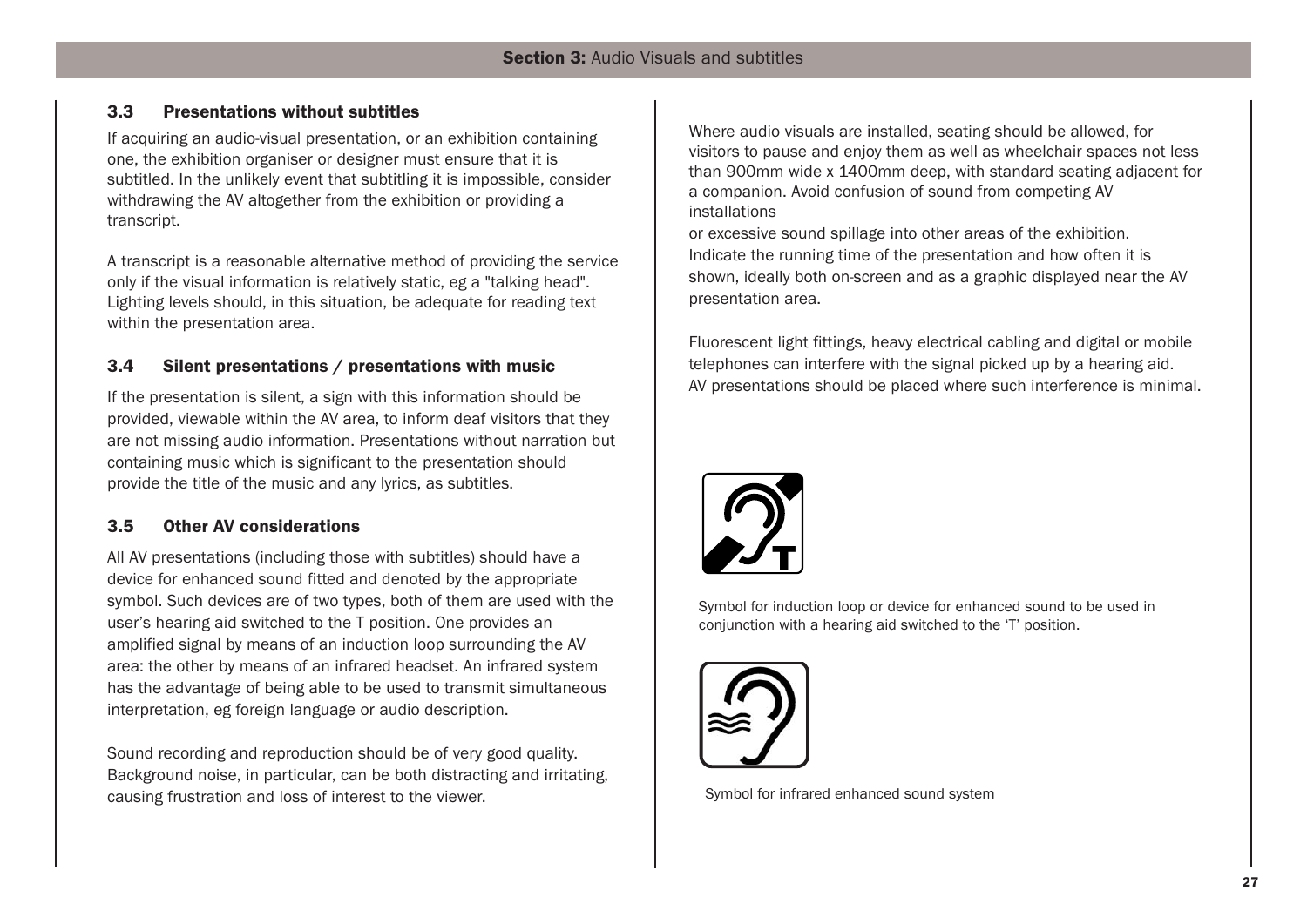# **Section 4:** Lighting

# **4.1 Lighting entrances and main routes**

Generally, avoid extreme contrasts in lighting: aim for uniformity or gradual changes, including a lighting transition zone between the external environment and the generally low lighting levels in most galleries.

Where shadows, pools of dark and light, etc are desirable for ambience, utilise them with care, and only in contained areas such as a dark, evocative set. Such areas should not be on the main circulation route, and the surrounding area must be well lit. Avoid unexpected shadows, glare, reflection or a criss-crossing of light sources, which create visual confusion.

Ensure all entrances, exits, stairs, ramps or obstacles are well lit, and use light to accentuate differences in planes, colour and texture to act as visual clues for orientation.

# **4.2 Display lighting**

Good lighting is particularly important for visually impaired and older people who tend to need more illumination to read labels and graphics. Ensure that adequate lighting is provided on the vertical planes of your graphic displays.

Use non-reflecting glass or film on all interactives, cases, displays, paintings etc wherever reasonable, for ease of lighting. Ensure lights do not dazzle the viewer or that the viewer does not cast shadows on the objects. Check this from the height of a wheelchair user as well as at standing height.

Ensure task lighting (or daylight) on interactive computer screens does not cause glare, and allow individual adjustment by the visitor where possible.

When low light levels are called for, find the best compromise between conservation requirements and those of disabled people. Consider temporary illumination of objects eg by timed push-button.

Cases or areas which are low-lit for conservation reasons should be provided with a notice explaining that this is to protect light-sensitive artifacts.

Levels of reflectance from wall finishes and materials used for graphic and object displays will greatly affect the perceived light levels within an exhibition. The lighter the colour the greater the reflected light (the light seen by the eye).

In spaces that are lit by both natural and artificial light sources it must be remembered that lighting conditions will be constantly changing. In displays with these lighting conditions it is important to have a lighting scheme that works without natural light for evening events or seasonal changes. Lighting schemes can be designed with automatic light sensors which will increase or decrease the light from the artificial sources depending on the overall light levels.

# **4.3 Lighting maintenance**

Good maintenance is crucial to keep your lighting scheme effective and in good order. Replacing lamps throughout a gallery on an annual basis will avoid frequent breakdowns as lamps reach the end of their life. When using this system of replacement, attention should also be given to maintaining the focus of each light fitting to the designer's specification.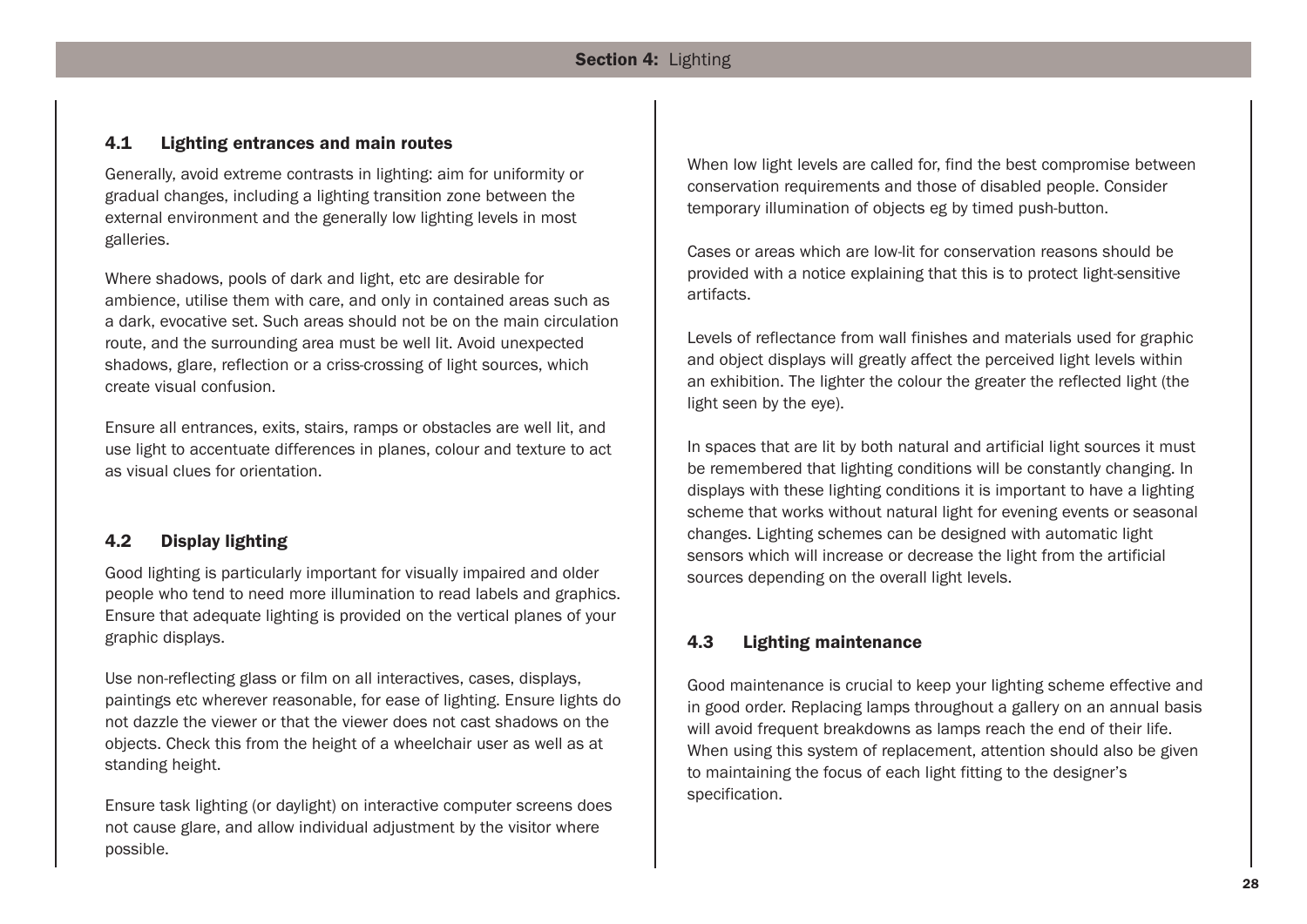# **Section 4:** Lighting

# **4.4 Light levels**

Light levels can vary depending on the type of exhibition, the material being displayed and desired ambience. Conservation requirements for light-sensitive materials will require low light levels and/or limited exposure. However clarity of the overall display and interpretive information should always be given careful consideration.

Artefacts can be divided into three categories of light sensitivity.

**Insensitive to light:** metals, stone, ceramics, glass and enamels

## **Sensitive to light:**

oil paintings, wood, ivory, bone, some works of art on paper

# **Very sensitive to light:**

textiles, most works of art on paper, fur and feathers, dyed leather

| area                            | light levels                                                                 |
|---------------------------------|------------------------------------------------------------------------------|
| displays (light sensitive)      | 50 lux (very sensitive) to<br>150 lux (sensitive)<br>(depending on material) |
| displays (insensitive to light) | no maximum light level                                                       |
| signage and text panels         | 50 lux above surrounding levels                                              |
| work surface (general)          | 300-400 lux (plus task lighting)                                             |
| work surface (detailed work)    | 400-1000 lux (from task lighting)                                            |

The light levels listed refer to planar illuminance, measured with a light meter in units of lux. Recommended light levels for organic or light-sensitive exhibits are often also specified in kilolux (klux) hours as cumulative exposure levels. Using klux hours as a method of

measuring exposure to light can allow some light-sensitive exhibits to be more brightly lit if they are on display for a shorter time. (However it has to be recognised that this simply limits the damage to the equivalent of that caused by lower illumination for a longer time: the ideal is to minimise total light exposure for very sensitive artefacts).

Usually there is no limit on light levels for display panels and exhibition graphics. Exceptions to this may include panels that incorporate artefacts, or panels placed close to light-sensitive displays that may reflect additional light onto the artefacts. Care should be taken not to use dramatic changes of light levels within a gallery as this will cause eye strain and fatigue for the visitor.

# **4.5 Light colour/quality**

The colour of light, produced from different lamp sources, is also important if correct colour interpretation of artefacts is to be perceived by viewers. Daylight equivalent lamps may be appropriate and the colour tint of solar or UV control film need to be carefully chosen.

When sensitive or very sensitive material is being displayed it is also very important to exclude ultra-violet (UV) light which which is significantly more damaging than visible light. This can be easily achieved by UV filters or selecting light sources which do not emit UV light.

With the above factors in mind, it is therefore important to consult with a conservator and lighting designer early in an exhibition's development and design.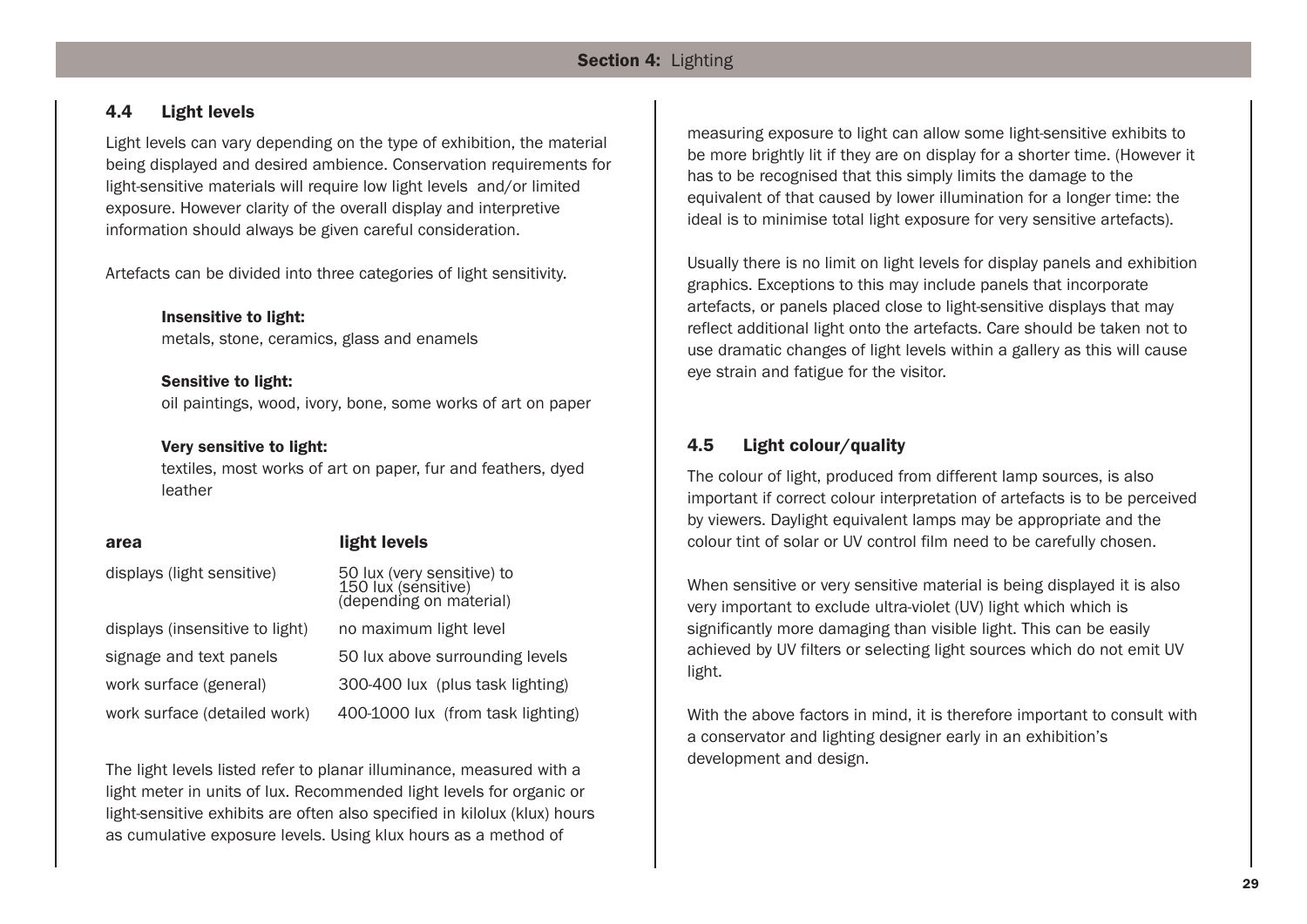# **5.1 Statutory obligations**

It is the design consultants' responsibility to ensure that their designs comply with all statutory regulations that affect the structure and layout within the exhibition, and to obtain the necessary warrants and certificates. The following is an indication of requirements that affect exhibitions:

- The Building Standards (Scotland) Regulations 1990 (5th edition with amendments issued up until 1999).
- For England and Wales refer to the Building Regulations 1991 and for Northern Ireland refer to Building Regulations Northern Ireland) 1990 & Amendments.
- The Fire Precautions Act 1971
- British Standards (strictly not legislation, but the standards adopted by many statutory acts). In particular, consult BS 5810: 1979 Code of Practice for Access for the Disabled to Buildings.
- Public Entertainment Licence (normally granted by the local authority)
- The Disability Discrimination Act 1995. (For free factsheets and booklets, see website www.disability.gov.uk or contact DDA Helpline tel 0345 622633). fax 0345 622611, textphone 0345 622644, e-mail ddahelp@stra.sitel.co.uk
- Health & Safety at Work Act 1974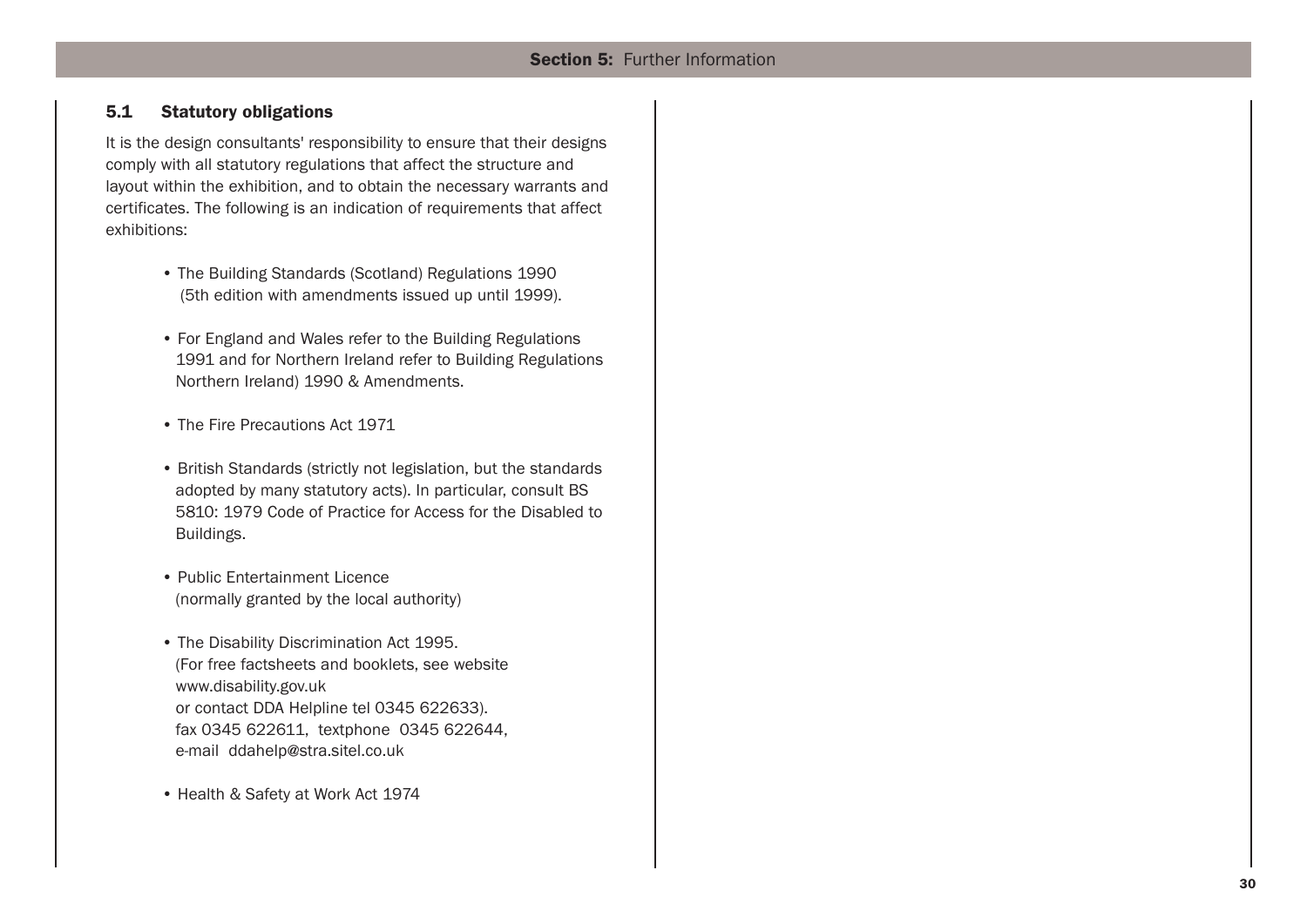# **Section 5: Further Information**

# **5.2 Voluntary guidelines**

The following voluntary organisations and/or their publications have been consulted in drawing together these guidelines, and further information may be obtained from these organisations where necessary:

# **•Centre for Accessible Environments**  Nutmeg House,

60 Gainsford Street, London SE1 2NY

Tel/minicom: 020 7357 8182 Fax: 020 7357 8183 e-mail:cae@globalnet.co.uk Website: www.cae.org.uk

**•Resource, The Council for Museums, Archives and Libraries** 16 Queen Anne's Gate, London SW1H 9AA

Tel: 020 7233 4200 Fax: 020 7233 3686 Website: www.resource.gov.uk

**•The Scottish Arts Council**  12 Manor Place, Edinburgh EH3 7DD

Telephone: 0131 226 6051 Fax: 0131 225 9833

**•RNIB & GDBA Joint Mobility Unit, RNIB Scotland**  10 Magdala Crescent, Edinburgh EH12 5BE

Telephone: 0131 346 1966 Fax: 0131 313 1875

**•The Arts Council of England** 14 Great Peter Street, London SW1P 3NQ

Tel: 020 7333 0100 Fax: 020 7973 6590

**•The Royal National Institute for the Blind** 224 Great Portland St, London W1N 6AA

Telephone: 0171 388 1266 Fax: 0171 388 2706

**• Royal National Institute for Deaf People** 19-23 Featherstone Street London EC1Y 8SL

Telephone: 020 296 8000 Fax: 020 7296 8199 Minicom: 020 7296 8001 Website: www.rnid.org.uk

### **•Mencap**

Mencap National Centre 123 Golden lane London EC1Y 0RT

Telephone: 020 7474 0454 Website: www.mencap.org.uk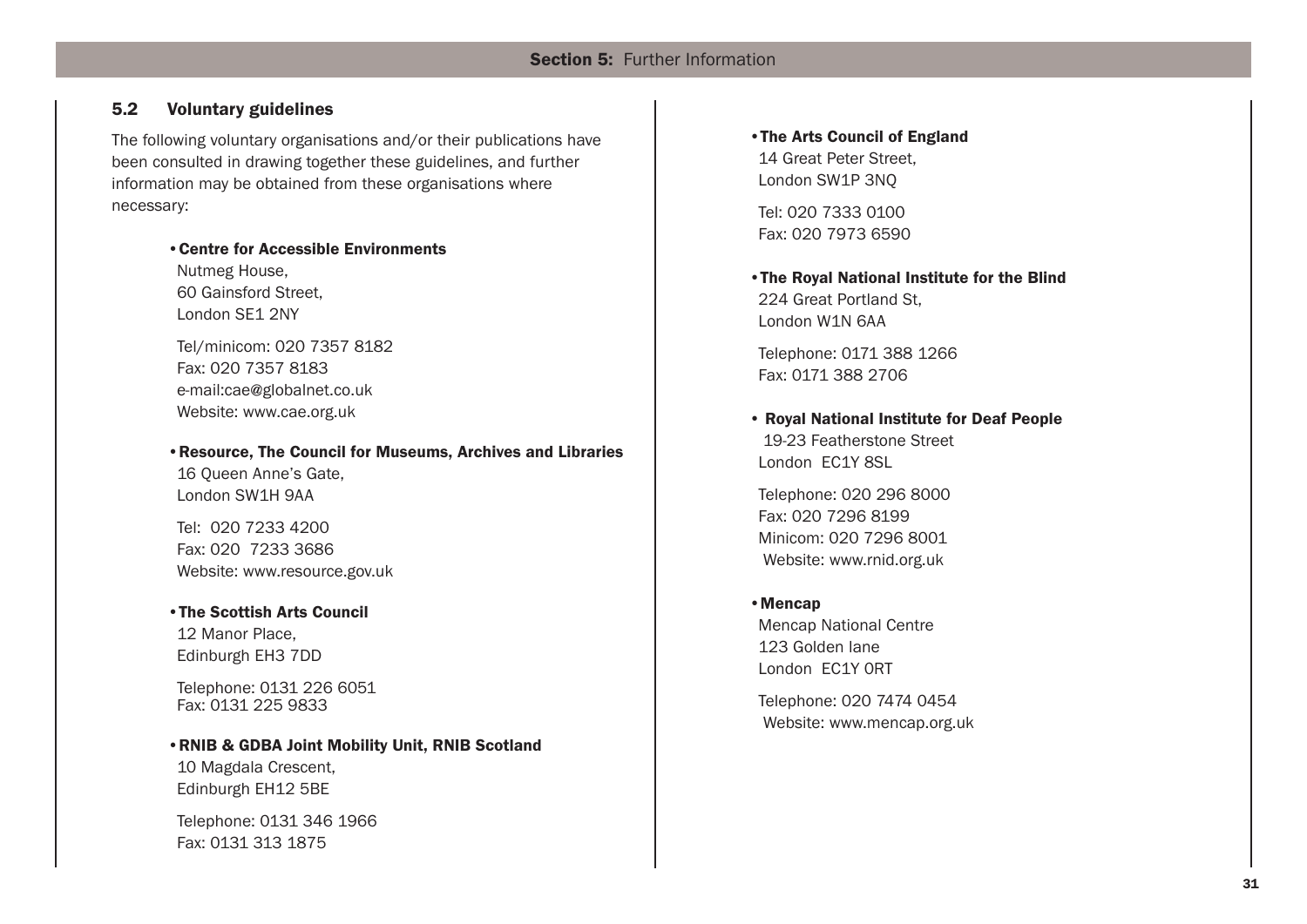# **Exhibitions for All** : A Practical Guide to Designing Inclusive Exhibitions

# **5.3 Useful addresses**

# **•The National Subtitling Library for Deaf People**

3rd floor, Victoria Mill Andrew Street, Compstall, Stockport, Cheshire SK6 5HN

Tel: 0161 449 9650

# **•Chase Video productions**

Royal School for the Deaf Ashbourne Road, Derby, DE22 3BH

Tel: 01332 362512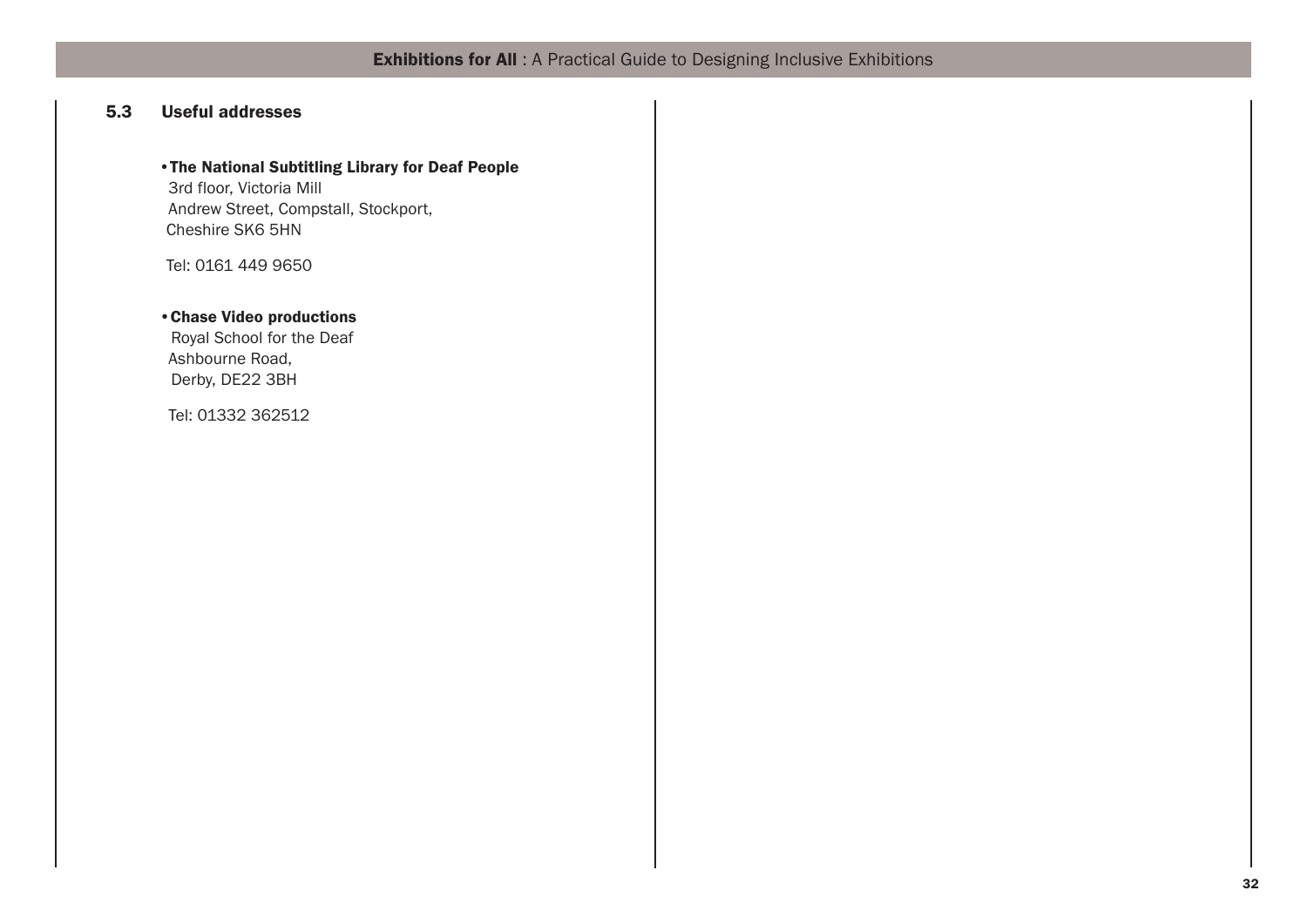# **5.4 Useful reading**

The number of publications on disability issues is vast. Publications that may be of use to designers are:

# **Books and packs**

- •Barker, Peter et al. *Building Sight* London: HMSO/RNIB, 1995
- •Barker, Peter and Fraser, June. *The sign design guide: a guide to inclusive signage.* London: Harpenden, Hertfordshire JMU, 2000
- •*BT Countryside for all*: standards and guidelines. Sheffield: BT Countryside for all, 1997
- •Centre for Accessible Environments. *Access Audits.* London: Centre for Accessible Environments, 1999
- •Diffrient, Niels et al. *Humanscale.* Massachusetts: The MIT Press, 1990
- •Gill, John. *Access Prohibited? Information for Designers of Public Access Terminals.* London: RNIB, 1997
- •Goldsmith, Selwyn. *Designing for the Disabled.* London: RIBA Publications, third edition, 1984
- •Gregory, Wendy. *The Informability Manual.* London: HMSO, 1996
- •Rayner, Ann. *Access in Mind: Towards the Inclusive Museum.* Edinburgh: INTACT, 1998
- •Royal National Institute for the Blind. *See it right.* pack, (12 booklets). RNIB, 2001
- •*Smithsonian Guidelines for Accessible Exhibition Design.*  Washington, DC: Smithsonian Institution, 1996

# **Journals**

- *Access by Design*, quarterly magazine of the Centre for Accessible Environments
- •*Barrierfree*, quarterly magazine of the Museums and Galleries Disability Association

# **CD-ROM**

•The ADAPT Trust. *Open Sesame: the magic of access.* Edinburgh: The ADAPT Trust, 1999

# **Video**

• *Access by Design, Implementing the Disability Discrimination Act 1995.* London: Centre for Accessible Environments, 1996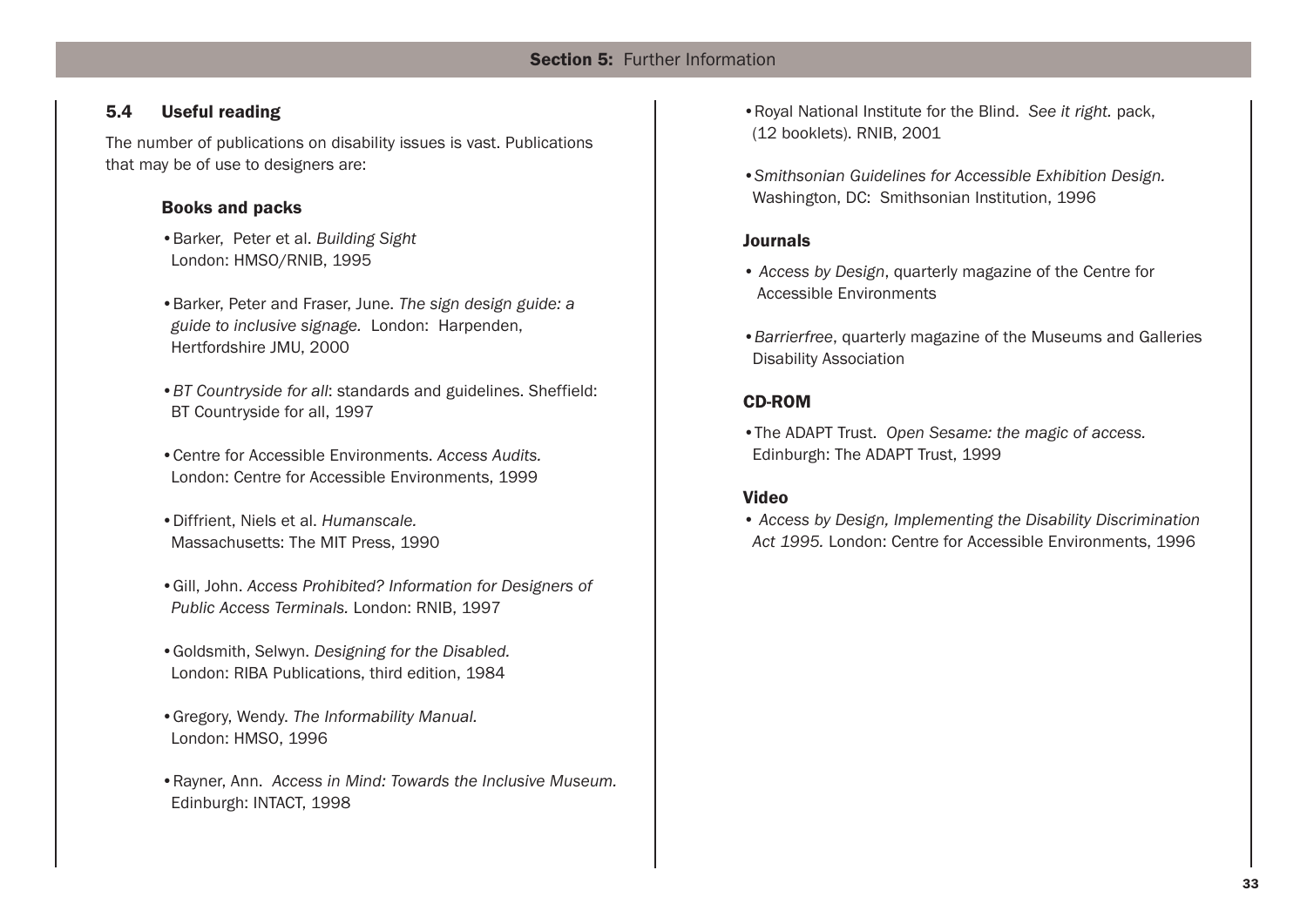# **Disability facts and figures**

The following figures give some indication of the nature and extent of people with disabilities in the UK. They demonstrate that a large percentage of the population are affected by both physical obstacles and other imposed barriers. By addressing the needs of people with disabilities, a significant new audience (and their family and friends) can enjoy the attractions of museums and galleries. All figures apply to the UK unless otherwise stated.

# **General figures**

- •Total population: 58.4 million
- •6.4 million people (approximately 11% of the population) are disabled
- •2.4 million people with disabilities are of working age
- •69% of people with disabilities of working age are unemployed

# **People with mobility difficulties**

- •It is estimated that 10 million people have impaired mobility (RNIB)
- In Scotland there are 14,500 new wheelchair users per year (Scottish Executive)
- •Under 5% of people with disabilities use a wheelchair
- In Scotland 30% of people with health problems or disabilities expected to last more than a year said the problem concerned their arms, hands, legs or feet (Scottish Executive)

# **People with visual impairment**

(figures relate to people over 16 years old)

- •1.1 million people have severe visual impairment (eligible to be registered blind or partially sighted)
- •1.7 million people are visually impaired to the extent that they are unable to read standard print easily, and many more people experience problems with poor eyesight
- •4% of blind people have no light perception at all
- •36% of blind people can read large print
- •75% of partially sighted people can read large print
- •19,000 (approximately 2%) of people registered as visually impaired can read braille
- •24% of blind people use information on audio tape
- •6% of partially sighted people use information on audio tape
- •97% of people over 65 wear glasses
- •90% of people with visual impairment are over 60
- •10% of Males but fewer than 0.5% of females have problems distinguishing red / green. (*Access Prohibited?* John Gill*)*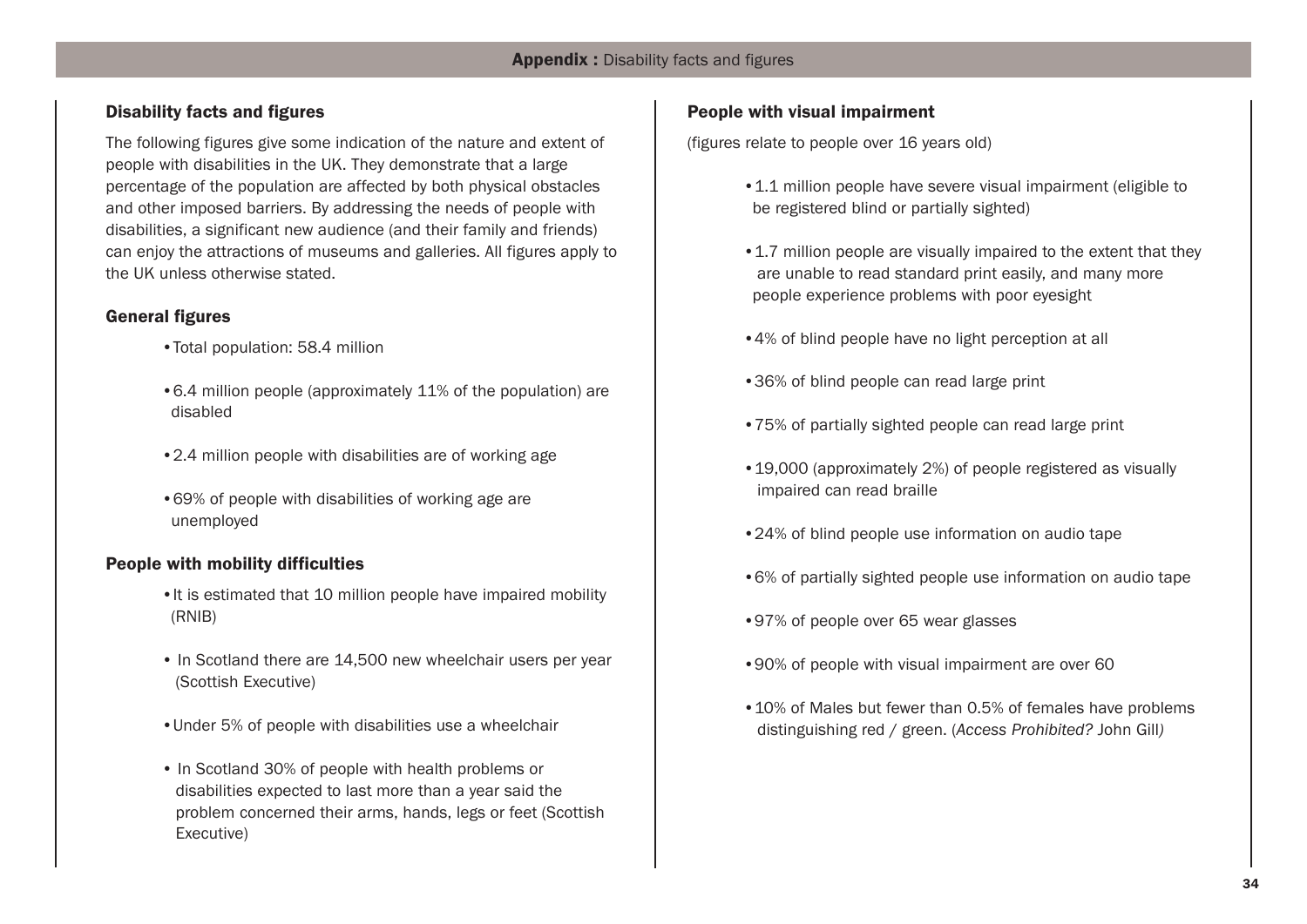# **People with hearing impairment**

- 8.4 million people (approximately 14%) have a hearing impairment
- 18% if people in Scotland are estimated to have a hearing loss (Scottish Executive)
- Approximately 2 million use a hearing aid
- 250,000 have profound hearing loss
- 60% of people with hearing impairment are over 70
- 33% of people over 65 have hearing difficulties
- 45% of deaf people under 60 have other disabilities
- 77% of severely or profoundly deaf people over 60 have other disabilities
- 62,000 deaf people use British Sign Language
- 97% of deaf people have access to colour television with teletext
- 420,000 are unable to use a voice telephone

# **People who are deaf-blind**

• 250,000 people have both visual and hearing impairment

# **People with learning difficulties**

- 1.2 million people (2% of the UK population) have learning difficulties (Mencap)
- About 70% have an additional disability (Mencap)
- Mental illness can cause temporary learning difficulties 6 million people per year in England are diagnosed as having a mental health problem

# Definitions.

Profound learning disability is approximated as being equivalent to IQ under 20; moderate and severe learning disability to IQ less than 50; mild learning disability to IQ under 70. Learning disability is now usually measured by a range of intellectual abilities and social skills. (Mencap)

It is particularly important not to attach too much importance to "mental age": an adult with an IQ of less than 20 is still an adult, not an infant, and will have many adult characteristics and behaviours...and the right to be treated as an adult. (Mencap)